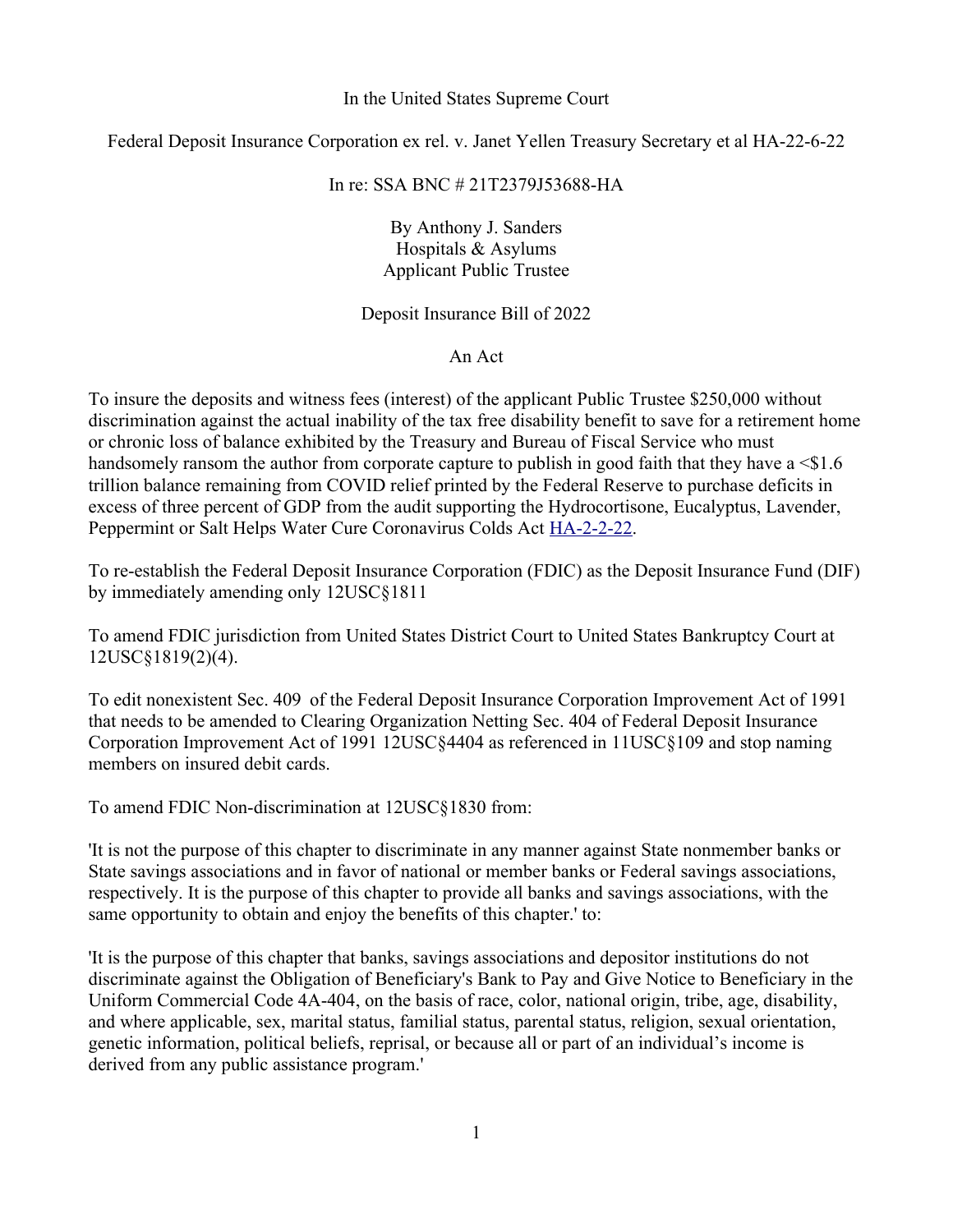To amend federal torture statute to comply with Arts. 2, 4 and 14 of the Convention against Torture and Other Cruel, Inhuman or Degrading Treatment or Punishment (1987) by repealing the phrase "outside the United States (altered in 2009)" from 18USC§2340A(a) and amends Exclusive Remedies at §2340B so: The legal system shall ensure that the victim of an act of torture obtains redress and has an enforceable right to fair and adequate compensation, including the means for as full rehabilitation as possible. In the event of the death of the victim as a result of an act of torture, their dependents shall be entitled to compensation. *Armed Activities on the Territory of the Congo (Democratic Republic of the Congo* v. *Uganda)* 1999-2022.

Be it enacted in the House and Senate Assembled

**Contents** 

- 1. [Bankruptcy Case for Depositor Insurance](#page-4-0)
- 2. [Texas Department of Banking Retained](#page-6-0)
- 3. [Direct Express and Netspend \(DEN\) of Inequity](#page-7-0)
- 4. [November 2021 FBI Wire Fraud Defrauding All Disabled Workers and Veterans in DC](#page-9-0)
- 5. [Assessment of the 2021 FDIC Annual Report](#page-12-0)
- 6. [DIF Assessment of Congress and the Direct Express and Netspend of Inequity](#page-23-0)

Table 1 [Division of Banking Regulation of US Financial Institutions 2021](#page-13-0) Table 2 [Deposit Insurance Fund Selected Statistics 2019-2021](#page-18-0)

Supporting Documents

District of Columbia Admission Act HR 51

Equality Act: To prohibit discrimination on the basis of sex, gender identity, and sexual orientation, and for other purposes. H.R. 5

Federal Financial Institutions Examination Council. Authentication and Access to Financial Institution Services and Systems. Arlington, Virginia. August 11, 2021

McWilliams, Jelena; Edwards, Bret. 2021 Annual Report of the Federal Deposit Insurance Corporation. 2022

Sanders, Tony J. Anthony J. Sanders, Applicant Public Trustee v. Antony J. Blinken, Secretary of State et al Direct Express and Netspend (in-composition). In the United States Bankruptcy Court for the District of Columbia. Hospitals & Asylums [HA-24-9-21](file:///Users/anthonyj.sanders/Documents/www.title24uscode.org%2Fnetspend.pdf)

Sanders, Tony J. Hydrocortisone, Eucalyptus, Lavender, Peppermint or Salt Helps Water Cure Coronavirus Colds Act [HA-2-2-22](file:///Users/anthonyj.sanders/Documents/www.title24uscode.org)

Sanders, Tony J. In re: COMP-22-006672; Motion for Leave to Appeal to the Human Rights Council. In the United States Supreme Court [HA-7-5-22](http://www.title24uscode.org/humanleave.pdf)

Sanders, Tony J. Meng Wanzhou et al v. Meng Hongweii. Hospitals & Asylums **HA-4-1-19**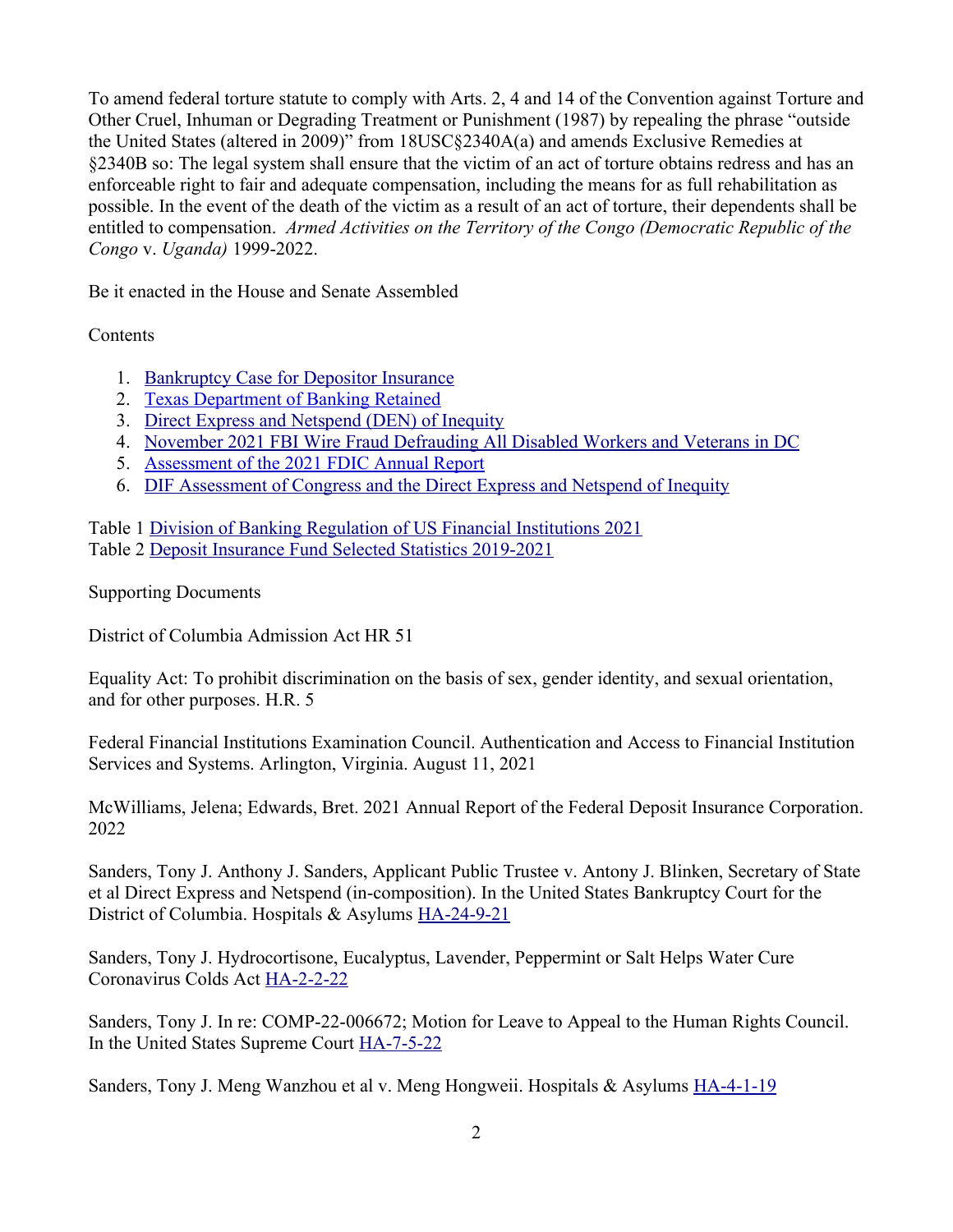Statute

A bill to require the Comptroller General of the United States to conduct a study on disparities associated with race and ethnicity with respect to certain benefits administered by the Secretary of Veterans Affairs, and for other purposes Public Law No: 117-66 (11/30/2021) Accounting generally for public money 18USC§643

Assessments 12USC§1817

Beneficiary's Bank has an Obligation to Pay and Give Notice to the Beneficiary Uniform Commercial Code (UCC) 4A-404

Corporation as Receiver 12USC§1822

Debt Collection Improvement Act of 1996 31USC§3718

Delegations respecting claims against the FBI 28CFR§0.89a

Deposit insurance 12USC§1815

Deputy Comptrollers 12USC§4

Executive agency accounting and other financial management reports and plans 31USC§3512

Federal Deposit Insurance Corporation 12USC§1811

Fraud by wire, radio or television 18USC§1343

Insurance funds 12USC§1821

Involuntary petitions 11USC§303

Involuntary Petitions Rule 1003 of the Federal Rules of Bankruptcy Procedure

Laundering of Monetary Instruments 18USC§1956

Liquidation. Definitions. Chapter 7 11USC§781

Orderly Liquidation Authority (31 CFR Part 148)

Penalty for unauthorized participation by convicted individual 12USC§1829

Per diem and mileage generally. Evidence; Witnesses 28USC§1821

Prohibition of Retaliation and Coercion Sec. 503 of the Americans with Disabilities Act 42USC§12203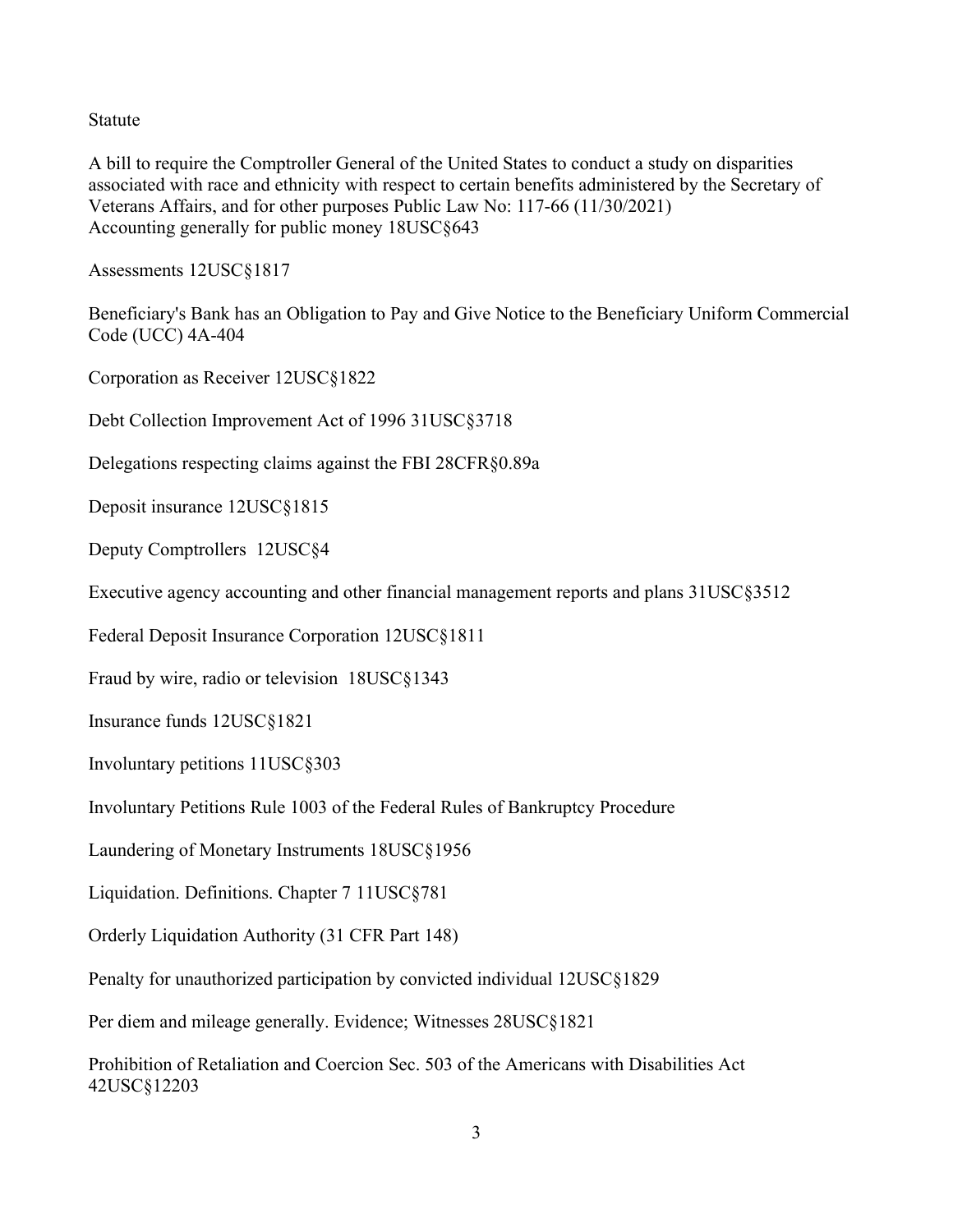Record-keeping Requirements for Qualified Financial Contracts regulation (12 CFR Part 371)

Record-keeping for Timely Deposit Insurance Determination regulation (12 CFR Part 370)

Regulations governing insured depository institutions 12USC§1828

Sherman Anti-Trust Act 15USC§1 and §2

Theft by examiner 18USC§655

Theft, embezzlement, or misapplication by bank officer or employee 18USC§656

Theft or receipt of stolen mail matter generally 18USC§1708

Cases

*Allegations of Genocide under the Convention on the Crime and Punishment of Genocide* (Ukraine v. Russia) 2022

*Armed Activities on the Territory of the Congo (Democratic Republic of the Congo* v.*Uganda)* 1999- 2022

*Bush v. Gore* (2000)

*City of Austin, Texas v. Reagan National Advertising of Austin, LLC, et al* 596 US \_\_ (2022)

*Enron Corp. v. Arora (In re Enron Corp.),* 316 B.R. 434, 444 (Bankr. S.D. N.Y. 2004)

*Hurtado v. United States* 410 US 578 (1973)

*Rodriguez, as Chapter 7 Trustee for the Bankruptcy Estate of Western Bancorp Inc. v. FDIC as receiver for United Western Bank 589\_\_*(2020)

*Skilling v. United States* 561 US 358 (2010)

*United States v. Maxwell,* 920 F.2d 1028, 1035 (D.C. Cir. 1990)

*United States v. Profit,* 49 F.3d 404, 406 n. 1 (8th Cir.) (1995) cert. denied

*United States v. Winstar Corp*., 518 U.S. 839 (1996)

*Van Buren v. United States* (2021)

Dear Janet Yellen Treasury Secretary: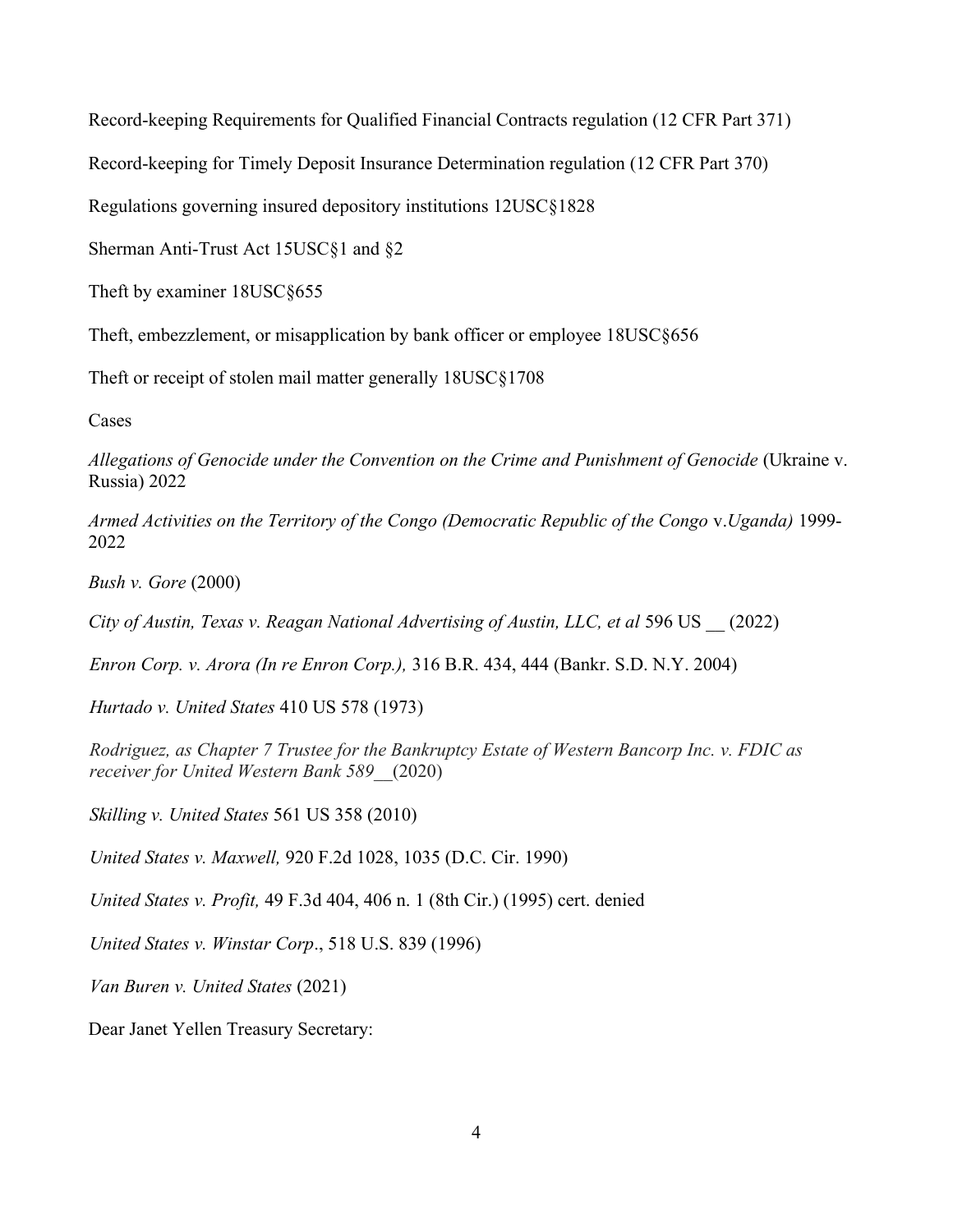Don't pandemic. The economy does not survive without the *Hydrocortisone, Eucalyptus, Lavender, Peppermint or Salt Helps Water Cure Coronavirus Colds Act* HA-2-2-22. Please publish the <\$1.6 trillion balance, remaining from COVID relief printed by the Federal Reserve, to pay for deficits in excess of 3 percent of GDP, prominently on the Treasury and Bureau of Fiscal Service websites. The pathological tendency of the US Treasury to 'loss of balance' must be stopped by sobering up to methodical Bureau and Fiscal Service accounting errors, to prevent raids on the security exchange, due to irregular concern by an equally unaccountable Congress and President, that always results in persecution of the rights of the author and economy and weigh heavily on the vacancies in the FDIC Board of Directors and Social Security Public Trustees, the author is applying for to tax the rich and state employees to end child poverty by 2024 and all poverty by 2030. The United States must remain competitive with the European Union (EU), that advertises a similar post-COVID fund, the only difference is that the US Treasury would use the money to finance deficits in excess of three percent of GDP, on a secret daily and annually reconciled basis, to protect the stock exchange from being excessively raided by the Bureau of Fiscal Service, instead of being falsely associated as a membership requirement to the EU.

#### <span id="page-4-0"></span>1. Bankruptcy Case for Depositor Insurance

Please authorize the Social Security Administration (SSA), Texas Department of Banking and Federal Deposit Insurance Corporation (FDIC) to immediately insure >\$16,200 life savings from Netspend and another \$2,034 from Direct Express plus \$40 a day witness fees from the 24 September 2021 date of embezzlement in Washington DC pursuant to the Debt Collection Improvement Act of 1996 31USC§3718 for a \$250,000 deposit in SSA BNC # 21T2374K00959-C1 and # 21T2379J53688-HA.

Please request the United States Supreme Court appoint a bankruptcy magistrate to duly process the large number of involuntary petitions averred to arise from two cases in the evidently incompetent bankruptcy jurisdictions of the District of Columbia and Texas pursuant to 11USC§303 and Rule 1003 of the Federal Rules of Bankruptcy Procedure. (1) The records of the corruptly un-bankrupted Netspend online bank must be secured by the Texas Department of Banking to be insured by the FDIC and not BanCorp, noted to be bankrupt in *Rodriguez, as Chapter 7 Trustee for the Bankruptcy Estate of Western Bancorp Inc. v. FDIC as receiver for United Western Bank 589\_\_*(2020), Meta Bank or any other third-party financial institution fraudulently listed on the back of a Netspend debit card as the 'FDIC Member' responsible for depositor insurance. (2) The DC Federal Bureau of Investigation (FBI) wire fraud embezzlement/electronic destruction of the direct deposit to all disabled workers and veterans located in Washington DC in, or beginning in, November 2021.

The Beneficiary's Bank has an Obligation to Pay and Give Notice to the Beneficiary pursuant to the Uniform Commercial Code (UCC) 4A-404. Having failed to make the depositor's balance available within 24 hours, the FDIC is held responsible for \$40 a day witness fees from the September 24, 2021 date of embezzlement, \$10,400 after 270 days, for a total of \$28,634 pursuant to *Hurtado v. United States* 410 US 578 (1973) as adjusted for inflation by 28USC§1821. The *2021 FDIC Annual Report* indicates that the FDIC strangely did not pay any 'insured losses' in 2021, although major bank frauds were victim/witnessed in Austin, Texas and Washington, DC and millions of uninsured 'not a gift cards' were significantly short changed or totally embezzled. It turns out, the FDIC has probably never paid any genuine 'depositor insurance' in their 90 year history, although similar institutions in other countries, the FDIC impersonates, do pay individuals who have been embezzled by their bankrupt financial institution, usually up to \$100,000 (euro).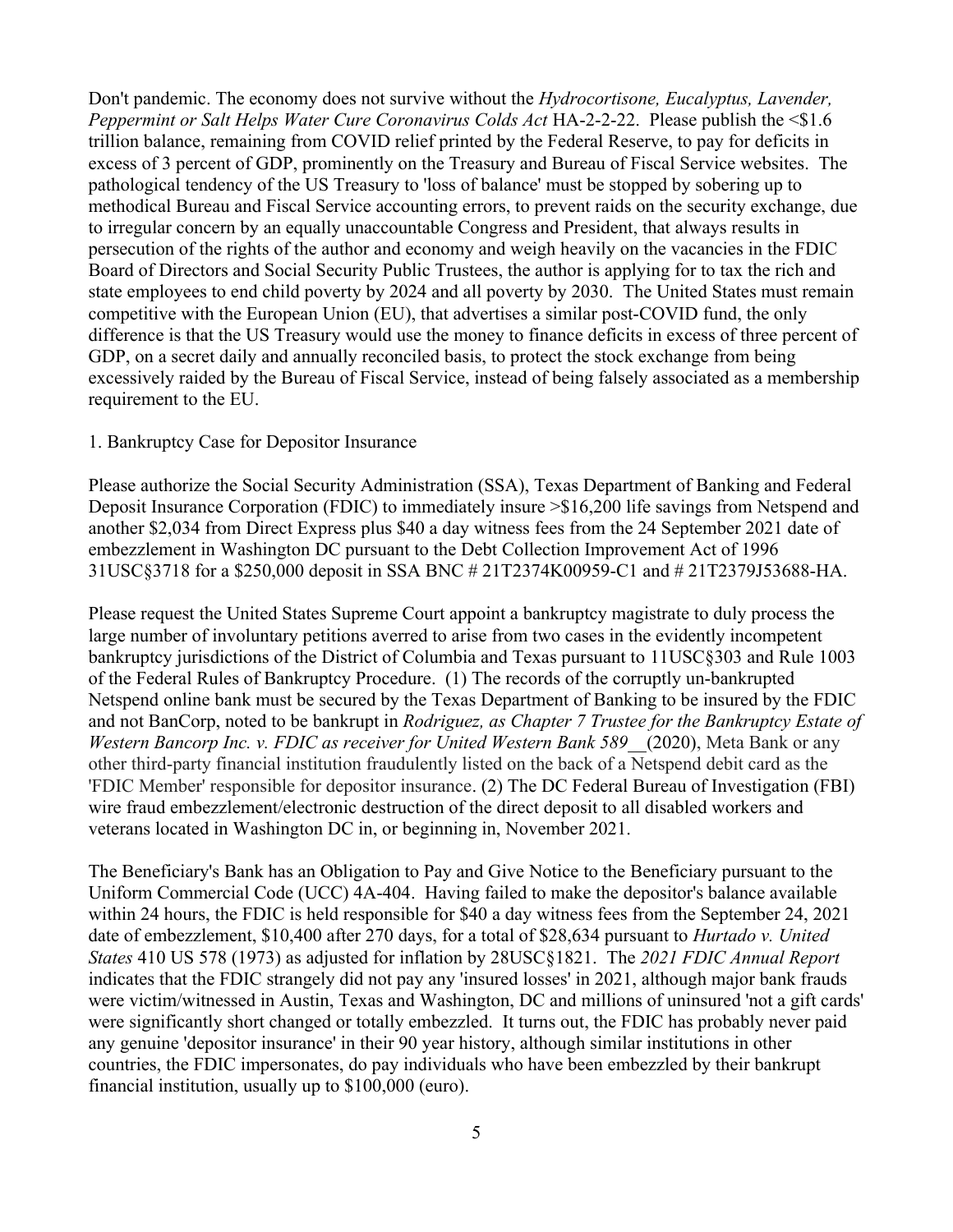*Rodriguez, as Chapter 7 Trustee for the Bankruptcy Estate of Western Bancorp Inc. v. FDIC as receiver for United Western Bank 589\_\_*(2020) held: The *Bob Richards* rule, that a refund goes to the member responsible for the losses, is not a legitimate exercise of federal common lawmaking, because it does not necessarily protect any uniquely federal interests – that must be explained to be the payment of depositor insurance by the FDIC in this case. In 2021, when the FDIC unusually resolved to pay no 'insured losses', ostensibly in pursuit of the arbitrary goal of 1.3 percent insured deposits by 2028, and the author, and thousands of others were embezzled, the FDIC website negligently advertised they insure deposits for \$250,000, rather than up to \$250,000. The federal court, with its \$75,000 minimum diversity in controversy is therefore advised to take the FDIC up on their generous offer to settle the authors 2021 embezzlement case, too petty to interest any federal lawyers, for a once in a lifetime \$250,000 depositor insurance settlement to afford a retirement home on the tax free disability it seems to take to independently do the federal government justice without being horribly twisted to abuse by the artificial social phobias imposed by invasive tax revenuers and their malicious secret police report.

The FDIC is encouraged to take this \$250,000 opportunity provided by Hospitals & Asylums (HA) to both become a legitimate depositor insurance program and purchase the federal government rights to require the Treasury Secretary to prominently publish the <\$1.6 trillion balance painstaking calculated by the author to be remaining from COVID relief printed by the Federal Reserve as Debt Held by the Federal Reserve, to pay deficits in excess of 3 percent of GDP, in order to prevent the constant raiding of the stock exchange in excess of the 3 percent of GDP it can theoretically bear, from causing an economic recession or depression, and other provisions, such as the deposit refund being litigated in this brief, in Sec. 21 of the Hydrocortisone, Eucalyptus, Lavender, Peppermint or Salt Helps Water Cure Coronavirus Colds Act HA-2-2-22 and August 2022 amendment.

Review of the 2021 FDIC Annual Report indicates I received a plan of Secretary of State Antony J. Blinken, Secretary of State, headquartered in Arlington, Virginia to embezzle me on my 47<sup>th</sup> birthday published by the Federal Financial Institutions Examination Council. *Authentication and Access to Financial Institution Services and Systems.* Arlington, Virginia. August 11, 2021. A few days later I also received a second Haitian earthquake from the United Nations General Assembly I had invited to watch the Perseid meteors, ostensibly when the US Ambassadors received the email. The first Haitian earthquake was triggered the instant a I wrote the prison to release the obvious victim of a toxic wrongfully divorcing National Guard medic who had already been released but the pen trapped identifier had fraudulently not been removed. Netspend had already been behaving corruptly for a couple months regarding having to lock me out of my account every monthly deposit, so I would have to call them every month, ostensibly because I had more than \$15,000. Like many Sioux there, I had my backpack and cellphone stolen in an extremely patriotic city with statues of every President but Biden, willful killer in defense of ballot stuffing and kleptomania – a Pelosi fraud. I then took the cheaper bus-fare to Washington DC rather than the shorter trip to visit my father. The phone was used to make some unauthorized payments, that were disputed, and the phone should have removed, but then the Washington DC FBI travel center leak, impersonated a common criminal and embezzled my life savings according to plan, leaving \$2 background check badge *Van Buren v. United States* (2021).

*Authentication and Access to Financial Institution Services and Systems* gave Direct Express and Netspend the embezzling tools to lock thousands of depositors out of their accounts for allegations of unauthorized, without the wherewithal to want to use conventional authentification methods to prevent Fraud and related activity in connection with identification documents, authentication features, and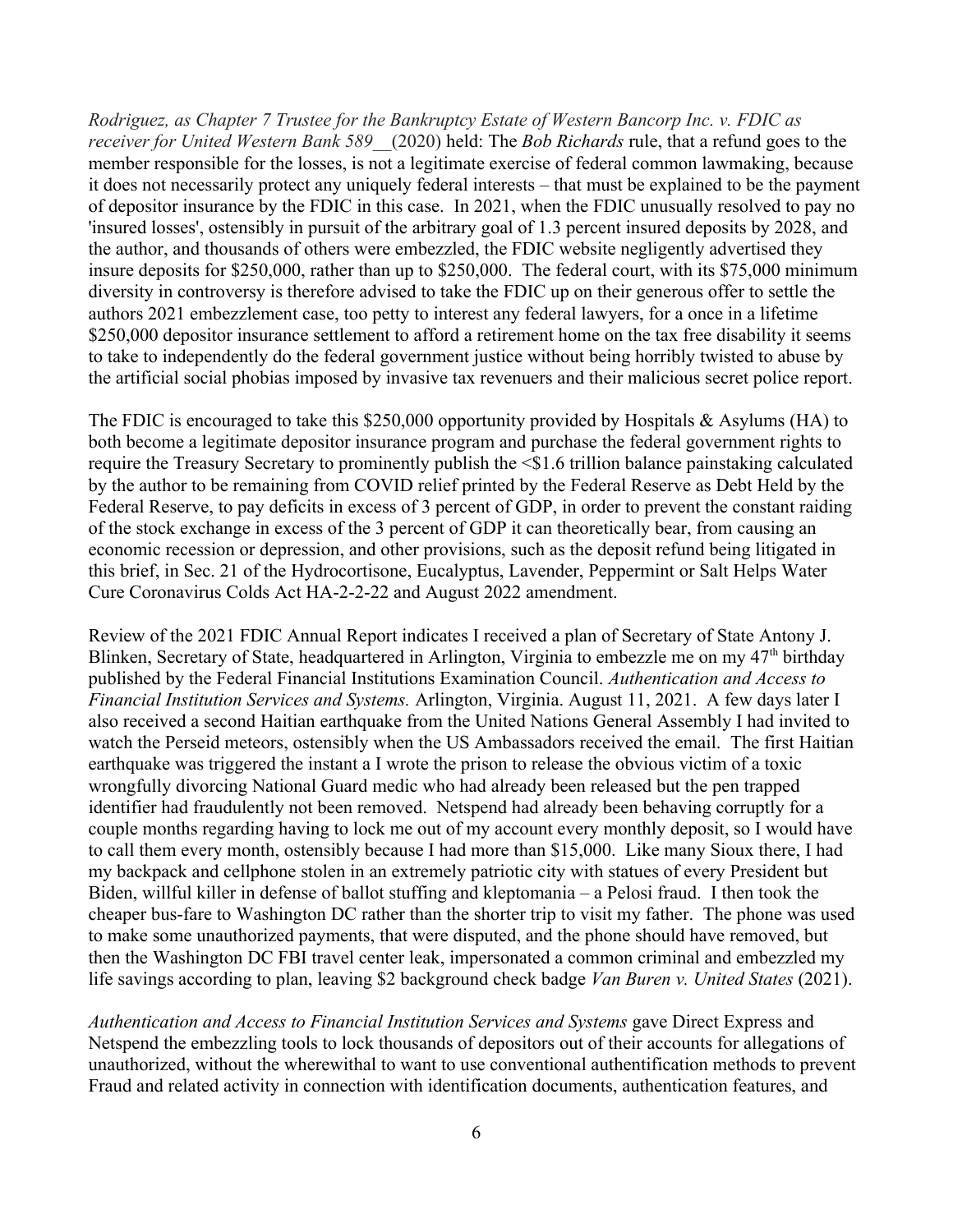information 18USC§1028 from resulting in a conviction against the financial institution for Theft, embezzlement, or misapplication by bank officer or employee 18USC§656. The fake name Phillip Morris was not only embedded as beneficiaries to my account, with another female name, according to directions Netspend refused to remove these people with whom the bank has a relationship, but Phillip Morris was the name of the homosexual fraudster in prison in a B movie with the same name and unpassed Equality Act: To prohibit discrimination on the basis of sex, gender identity, and sexual orientation, and for other purposes. H.R. 5. It is ironic that the megamurer Secretary of State with a similar name embezzled my life savings the year I paid the \$150 search fee to get a new passport. I had saved all the money while stateless beginning the instant my driver's license expired, my disability benefits were cut, and I moved out with the Occupy movement, never to pay rent again, not to be an Idiot. To add to the cruelty Social Security online reported that Anthony was no longer the most popular male baby name, and it turns out the historical records have been altered, so Anthony was never the most popular male baby name. I have boycotted Social Security online because, Anthony J. v. Antony J has not impeached the megamurderer or refunded my money, and colonially uses the misaligned Acting Attorney General coup Commissioner Kilolo Kijakazi, and they refuse to stop their new policy of altering names, first name last initial, instead defending against the \$1 million embezzlement fine by removing the possibly false term 'alteration' from embezzlement in the historical online statute, they maybe alter 18USC§656.

## <span id="page-6-0"></span>2. Texas Department of Banking Retained

The Supreme Court, bankruptcy magistrate, supervising district judge, and parties must take into consideration that morally bankrupt elements of the Federal Bureau of Investigation (FBI) in Washington DC and Texas have conspired with the FDIC and Iraq/Syria megamurderer Secretary of State to exclude/discriminate against the torture victim by embezzling life savings, in order to make war in the Ukraine with a steady of supply of human sacrifices from rampage shootings in Texas, where the legal system metaphorically assassinates Kennedy every collection attempt/exposure. Texas penal overpopulation far in excess of the international legal limit of 250 detainees per 100,000 residents and related executions in contempt, criminal violence and electronic surveillance constitutes a conflict of interest justifying the meaningful recusal of Texas lawyers and judges and removal of Treasury Offset and Comptroller of Currency Consumer Complaint office, and all federal offices and corporations with national and international jurisdiction from the State of Texas.

Texas may be pacified exclusively by the state government located in the liberal city of Austin, Texas. The Supreme Court has immediately responded to the initial correspondence of the Texas Department of Banking in regards to this case of bankruptcy and anti-trust in the Austin, Texas direct deposit industry to hold 'restrictions on speech or expression must be narrowly tailored to serve a significant governmental interest' in *City of Austin, Texas v. Reagan National Advertising of Austin, LLC, et al* 596 US (2022). Readers must not fear that this cryptic message and nearly frivolous case, missing the peaceful state government by the mile separating the Direct Express and Netspend headquarters, City Hall and State Capitol, exhausts the US Supreme Court's jurisdiction in Austin, Texas. After 19 children and two adults were killed in a rampage shooting in a Texas elementary school, it is important to take a second to neutralize the infringement on Lloyd Austin Defense Secretary's last name, whereas he is as highly respected for his fulfillment of human rights as the embezzling Antony J. Blinken Secretary of State is despised for being a megamurderer of Iraq and Syria, a veritable 'Pelosi fraud' to coin the most demented commander of American secret police jealousy of god an impeachment, and administering the 'Hussein treatment' to czar Putin, by the malicious selection of Austin, Texas, as the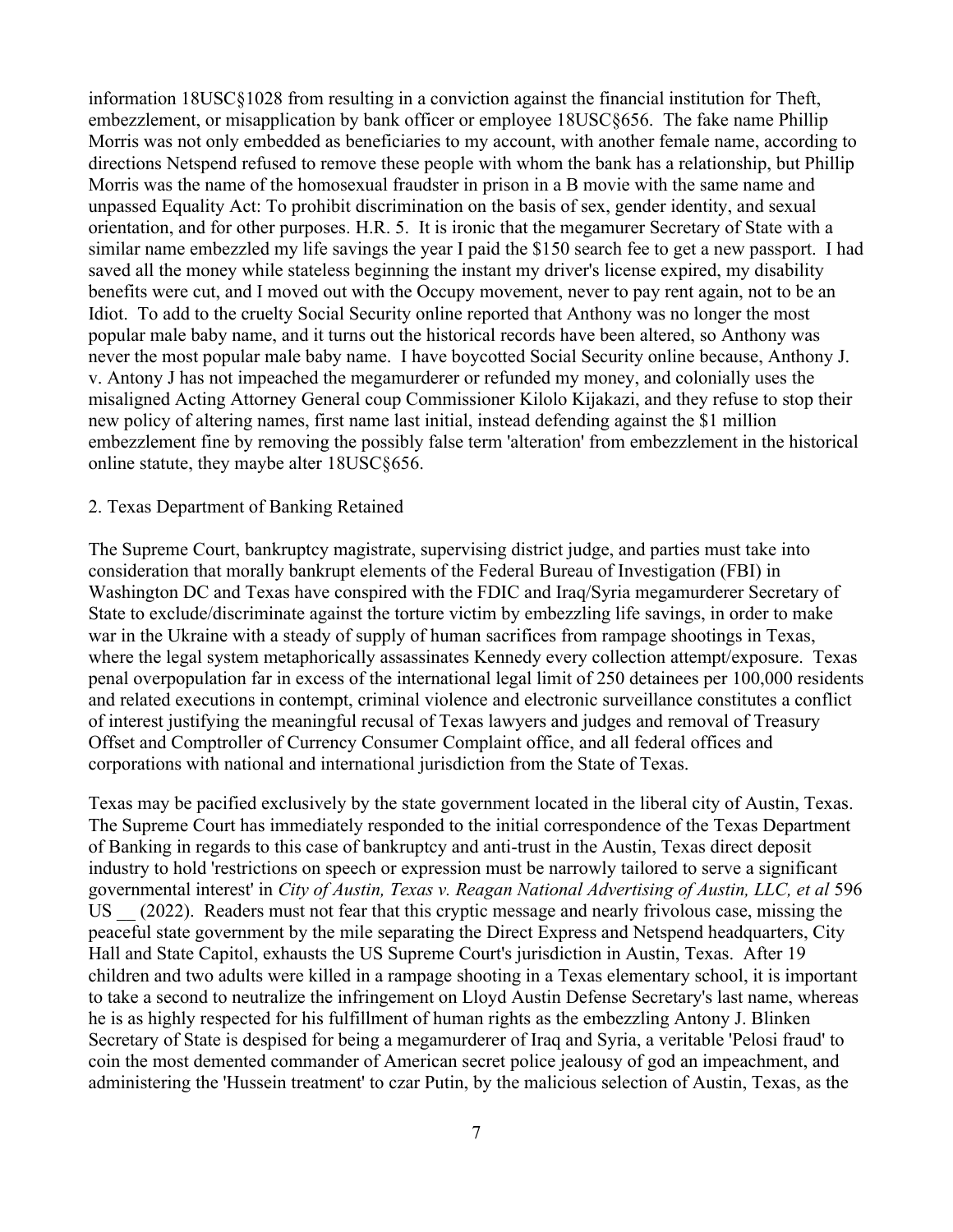location of the bankruptcy of Netspend. The Court enjoys the liberty to appoint a magistrate from a more competent bankruptcy district capable of firmly bankrupting the corrupt Netspend institution pursuant to *Enron Corp. v. Arora (In re Enron Corp.),* 316 B.R. 434, 444 (Bankr. S.D. N.Y. 2004) to prevent the criminal consequences to self and others (victims of embezzlement and random Texas violence) of the bankrupt Texan to fuzz the books, to fool some jurists, some of the time, and stay in business after formal bankruptcy is necessary, noted in *Skilling v. United States* 561 US 358 (2010). The US Supreme Court must cooperate with the peaceful state government when in Texas and not elect their most prolific executioner king *Bush v. Gore* (2000).

In regards to this case, the Texas Department of Banking (TDOB) is believed to have received the complaints against Direct Express and Netspend pursuant to Sec. 12.108(a) of the Texas Finance Code, but they have not responded to provide any information regarding the resolution of the complaint as required by paragraphs (b)  $\&$  (c). The consumer complaints email directed me to a Direct Express number that did not return my call in the promised 72 hours. Mary Ann Gonzalez insisted that I file a complaint form against Netspend. I misremembered the first name of Netspend representative Ashley, as Anita. Ms. Gonzalez's email was shadowed by a Government Accountability Office (GAO) email prematurely claiming responsibility for killing the federal budget auditor's used Apple computer, that was fatally 'busted for crack' the instant the form was downloaded and filed, was a blessed relief from the often deadly Texas shoot-out every email to the Texas federal bar, although the aggravated identity theft caused \$1,200 in civil damages noted In re: COMP-22-006672 Motion for Leave to Appeal to the Human Rights Council.

This property crime in a property crime case would seem to indicate that the Texas Department of Banking actually attempted to communicate with the Netspend communication technology fraud, although warned of their rampant criminal damaging to email address, pre-paid cell phone, and theft of regular US mail in the vein of embezzlement associated mail theft under 18USC§1708. A hasty review of TDOB statute indicates there is no established procedure and their pursuit of alternative dispute resolution neglects the obvious utility of legislating authorization for the TDOB to safely and securely file involuntary petitions, with a bankruptcy court of competent jurisdiction, regarding bankrupt banks, pursuant to 11USC§303 and Rule 1003 of the Federal Rules of Bankruptcy Procedure and authorization to file for similarly, not yet truly invented, depositor insurance from the FDIC. Nonetheless, to prevent necessary federal intervention from inciting Texas violence, TDOB is retained as the sole technically competent respondent collecting depositor insurance regarding the Texas banks involved in this case – Direct Express and Netspend.

#### <span id="page-7-0"></span>3. Direct Express and Netspend (DEN) of Inequity

Both Direct Express and Netspend are headquartered in Austin, Texas. The as of yet un-bankrupted corruption of the Netspend online banking corporation, is attributed to the failure of the Netspend online banking corporation, whose cards continue to be sold at many grocery stores around the nation, although thousands of people have been embezzled of their life savings and more than a million people may have had their 'not a gift cards' short changed, to prosecute the Direct Express VA and SSA/TREAS direct deposit monopoly for its flagrant violation of the Sherman Anti-Trust Act. This failure to prosecute occurred because clever Texans avoid the judiciary like the plague the bar is and because the FDIC does not accurately account for and regulate depositor institutions by ascribing responsibility for them to a negligent parent institution, who may or may not held liable for taking money from the bankrupt insured depositor institution. The reason for BanCorp bankruptcy is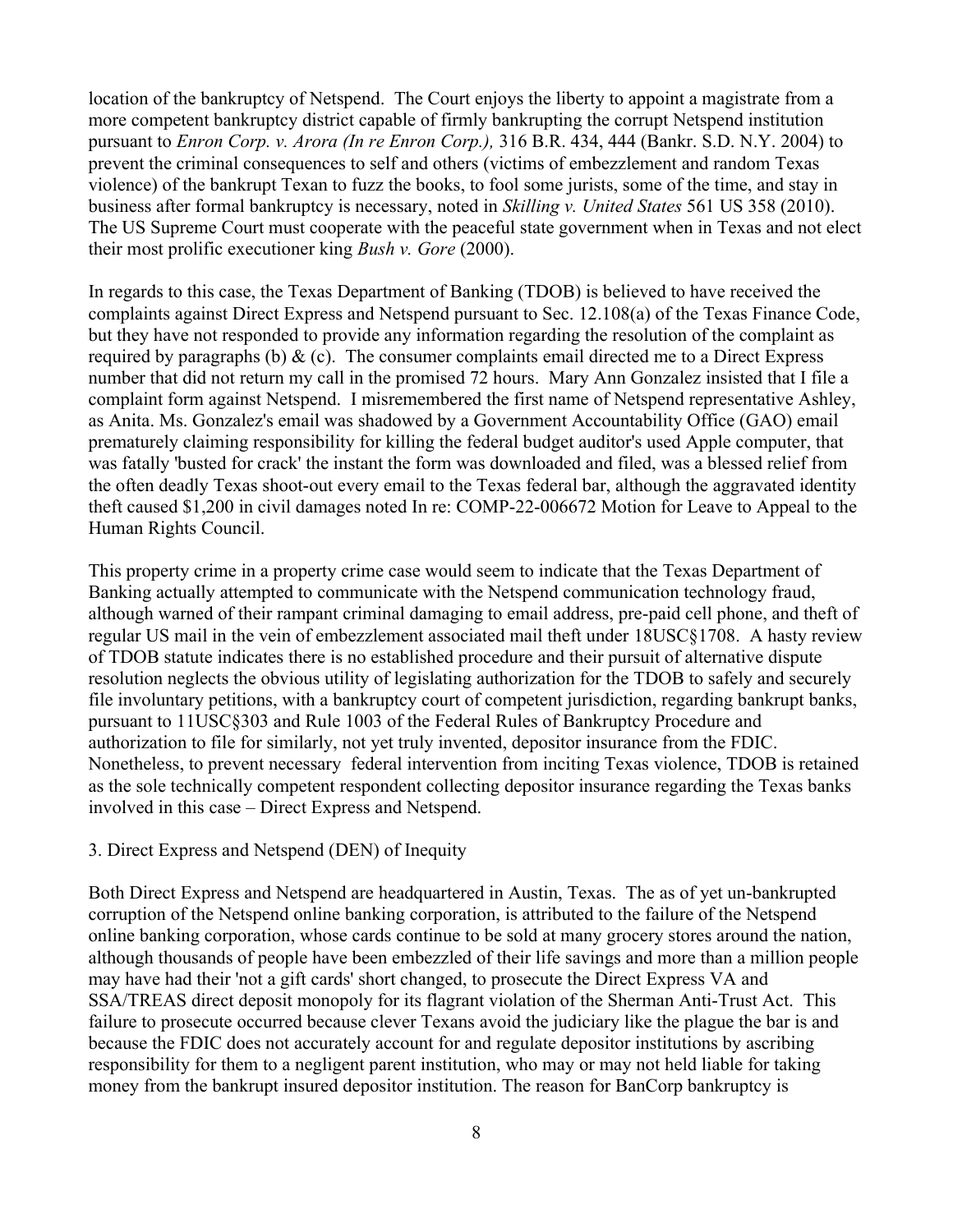unexplained and may be the exclusively or primarily the result of the FDIC confused process of Netspend bankruptcy and failure to prosecute the Direct Express monopoly.

Since 2014 the Bureau of Fiscal Service has colluded with Comerica Bank to directly issue Direct Express prepaid debit cards from SSA and VA offices, although this monopoly has devastated Netspend to the point where its original parent organization BanCorp declared bankruptcy as noted in *Rodriguez, as Chapter 7 Trustee for the Bankruptcy Estate of Western Bancorp Inc. v. FDIC as receiver for United Western Bank 589\_\_*(2020). On January 7, 2020 the U.S. Department of the Treasury's Bureau of the Fiscal Service announced the reauthorization of Comerica Bank as the financial agent for the Direct Express® prepaid debit card program, for five years, beginning in January 2020. In 2020 the Bureau of Fiscal Service also colluded with the Social Security Actuaries to criminally counterfeit \$150 billion to \$200 billion of payroll tax revenues by blatantly not even attempting to take into consideration the decline in 2020 payroll tax revenues due to the COVID-19 pandemic, or specifically using Bureau of Fiscal Service sum function to determine the exact amount of 2020 payroll tax revenues, after the fact. By autumn of 2021, under the corrupt influence of Washington DC, after Democratic Texas state legislators had quasi-innocently gone there to avoid losing the vote on a particular issue, the Direct Express monopoly became felonious to Netspend direct depositors, many thousands of whom were embezzled of their life savings, as well as millions of shortchanged 'not a gift card' purchasers. In cooperation with the profitable FDIC Depositor Insurance Fund (DIF) Direct Express and Comerica are fined up to \$200 million to insure all Direct Express and Netspend depositors against embezzlement under 15USC§1 and §2.

The Treasury must cease to authorize the cards of Direct Express or any other particular financial institution, to given out by the SSA and VA offices, to be their favorite big business to receive the direct deposit of federal benefit programs and ensure depositors are insured by the FDIC, with the help of Treasury administration to individuals, as everyone had previously been given to believe, whereas monopoly is grounds for disapproval under 12CFR§308.111. Unlike many other laws that mislead the FDIC, trial and error has proven that monopoly is genuine grounds for disapproval. This case has proven that the consumer victim(s) of the unfair competition bankrupted and corrupted corporation, will not find asylum by attempting to do business with the seemingly victorious, corrupting monopoly. In this case, after Netspend had embezzled the author's life savings on September 24, 2021, the DC Social Security Office, across the street from the Bureau of Fiscal Service, attempted to procure a Direct Express card, but a fictitious mailing address and telephone number were repeatedly inserted into the Direct Express account, in order to hang up the phone and embezzle the money, just like Netspend, more or less.

Due process of Direct Express and Netspend, both extremely large online depositor institutions headquartered in Austin, Texas, is for the District Court, retaining the US Supreme Court selected bankruptcy magistrate, to fine each financial institution the maximum \$1.5 million for Theft, embezzlement, or misapplication by bank officer or employee 18USC§656, Theft or receipt of stolen mail matter generally 18USC§1708 and Laundering of Monetary Instruments 18USC§1956 seeming to be an accessory to *Allegations of Genocide under the Convention on the Crime and Punishment of Genocide* (Ukraine v. Russia) 2022. Both Direct Express and Netspend are fined \$10,000 for their unethical record keeping and will be fined another \$10,000 for every individual case they are found to have deleted, or removed the social security number, to evade payment to a depositor, pursuant to Retention of records by insured depository institutions 12USC§1829b. Direct Express has simply stolen money by changing contact information and hanging up the phone. Majorly bankrupt Netspend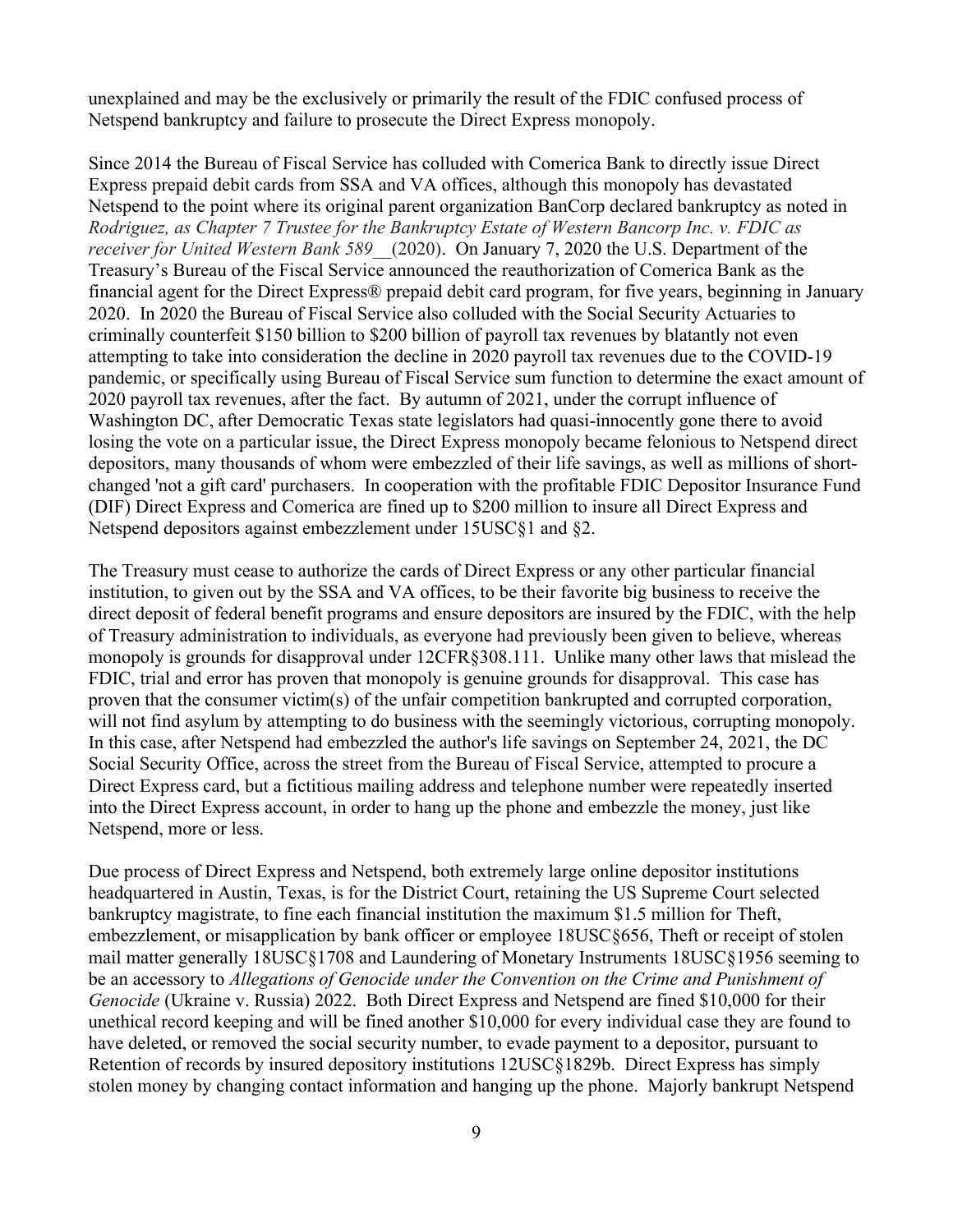has crafted a devious plan to remove massive numbers of bank records from the automatic minimum balance calculator by taking them offline under auspice of procedure, closure and other authentification fraud, whereby it would seem to the casual FDIC assessor, that the financial institutions have earned more money than they need to hold on to, to pay depositors, and claim it as a profit with which to pay for a vast number of employees heavily engaged in the corrupt and labor intensive practices of embezzlement, mail theft and protection of the corporation against defamation. Netspend is brought before the bankruptcy court with the assumption that they meet the definition of a bankrupt uninsured state institution in need of a recall of their defective 'not a gift cards' from retail stores and Chapter 7 liquidation of an uninsured state institution under 11USC§781. Furthermore, the Bureau of Fiscal Service authorization of SSA and VA to hand out Direct Express cards revoked due to felony monopolization, exhibited in this case, and as a lesson to avoid similar monopolies in the future.because bank regulation is indeed lucrative, Direct Express is fined \$200 million to insure the deposits of both Direct Express and their majorly bankrupt Netspend competitor down the street in Austin, Texas against embezzlement under 15USC§1 and §2.

## <span id="page-9-0"></span>4. November 2021 FBI Wire Fraud Defrauding All Disabled Workers and Veterans in DC

Nearly two months of panhandling in DC, after being embezzled by Netspend on September 24, 2021, I was trying to get the DC Social Security Office to deposit my monthly benefits in the Direct Express card they claimed to provide. The card never arrived and instead they wrote to deny a replacement social security card, because they wanted to see original identification documents, although their office was closed due to COVID, and refused to accept copies. Then in November 2021 it became evident that no disabled worker or veteran had received the direct deposit of their benefit. A veteran who had been embezzled by his naturalized Iraqi ex-wife did extensive social research during his hospital treatment of an infected broken arm. No disabled worker or veteran receive their direct deposit in the first half of the month of November, when President Biden forced the passage of the moot Bipartisan Infrastructure Bill the day Secretary of State Blinken is reported by the International Court of Justice to have given czar Putin the severely mentally ill Hussein treatment and unauthorized promise NATO would not defend Ukraine, only charge a reasonable sanction, their true passion, embezzlement, as poisonous non-violent colonials with megamurder convictions. It is imperative the United States bankruptcy court ensure that the victims are fully refunded all missed money, with interest if an extended interruption, due to this state failure of the District of Columbia Admission Act HR 51.

I fled to Ohio in mid-November and did not find any living correspondents regarding disability benefits in DC, the lawyers, National Disability Institute, and non-profit newsletters are non-cognizant and only swarm like mosquitoes when ordered to spam by an undisclosed third-party. President Biden was sued for impeachment for this un-redressed state failure via US Marshall anti-trust service. At the end of the month he falsely defended his discrimination against disability by misrepresenting his reverse-racial discrimination in A bill to require the Comptroller General of the United States to conduct a study on disparities associated with race and ethnicity with respect to certain benefits administered by the Secretary of Veterans Affairs, and for other purposes Public Law No: 117-66 (11/30/2021). Vice-President Kamala Harris stalked me to Ohio, where she switched the Direct Express card with a student loan forgiveness notice, addressed to Oxford, Ohio, arming the Oxford, Michigan school rampage shooting. The details of her undisclosed benefit fraud are unknown, but it would seem that she is documented to have failed in her effort before the Ohio state legislature to embezzle all the disability beneficiaries in a genuine state. Harris has been convicted for the rampage shooting in defense against the embezzling President's impeachment proceeding at the International Court of Justice. The press is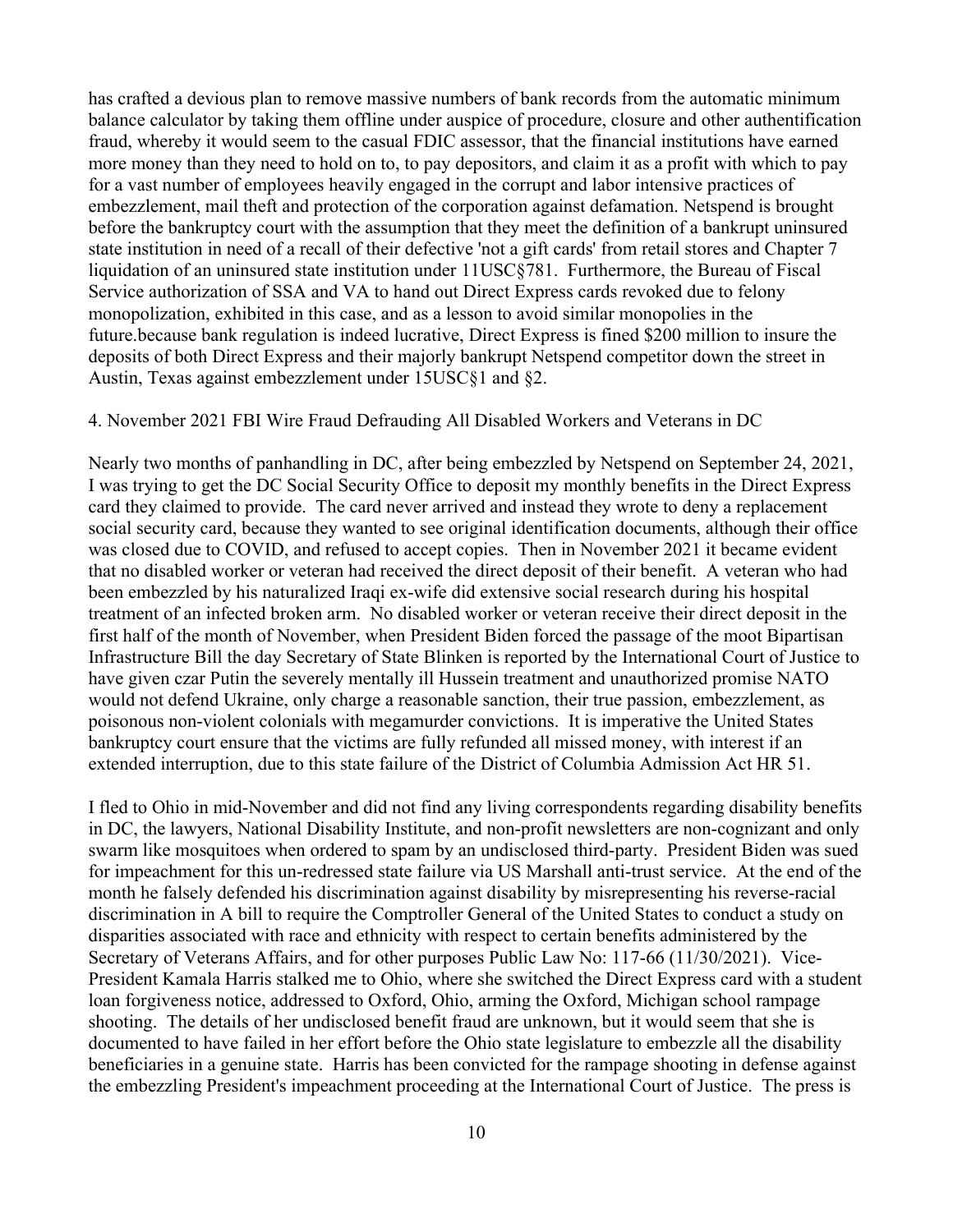also very unhappy with her inappropriate laughing on the topic of refugees. While laughter may be the best medicine, forced laughter has not been indication of loyalty to the medical ethics required to be a family "member" of Hospitals & Asylums (HA). It is assumed that Biden's colored lady is frequently, severely mentally ill due to toxic exposure, especially when flying on commercial flights, like Vice-President Pence, before her, who did a lot better in a private jet, but Biden might be one of those slave owners, who poisonously torture the colored women, violently defending his election fraud victory, he forces to become pregnant, so he can pass the Bipartisan Infrastructure Bill, eg. Shalanda Young, Acting Director Office of Management and Budget. The meaning seems to be don't impeach Biden, Harris is the extremely criminal ballot stuffer, who would kill his children is he had more than one of three left. The FBI, under the authority of the California State Attorney General (AG), is consistently reported to first degree murder a handful of innocent people, to retaliate against every well-meant email to local California government. Former California AG Kamala Harris is known only as a semi-literate email address thief and political spammer, who thinks the people she is not killing with the other email hand, vote for her, and has so little mental faculty she is not that much of an impediment to the legal system. Harris needs to be prevented from her style of Pelosi fraud, receiving and infringing on confidential information, ie. The FBI, massive lists of names and addresses, transportation intelligence information and mobilizing local bio-terrorists to defraud the election by stuffing the ballot 52USC§20511(b) and 18USC§595.

The Comptroller General of the Government Accountability Office has until August 2022 to make a report pursuant to A bill to require the Comptroller General of the United States to conduct a study on disparities associated with race and ethnicity with respect to certain benefits administered by the Secretary of Veterans Affairs, and for other purposes Public Law No: 117-66 (11/30/2021). The President must be charged with racial discrimination for using this bill to justify saying that he was studying to ensure payment of veterans benefits at a time when no disabled veteran or worker in Washington DC received their November 2021 direct deposit, and in contemporary lingo this constitutes a denial of service attack, synonymous with discrimination. The Comptroller General is obligated to study racial disparities in veterans benefits and not be distracted by the failure to respond to discrimination against disability, although the GAO has the option to include this case study in the off-chance they can do so in good faith. The Government Accountability Office (GAO) has already been dismissed by the Supreme Court for aggravated identity theft on the topic of the autumn 2021 embezzlement, and is not ordered to account for the embezzlement of disabled people in DC in November 2021.

The FBI and not the secret police reporting Bureau of Fiscal Service and Social Security Administration leakers are held responsible for wire fraud that defrauded all disabled workers and veterans in DC in, or beginning in November 2021. They had been acting up in defense of the call to abolish the Washington DC office for their kleptomaniac Pelosi fraud, less violent than most other FBI offices around the nation, due to the shortage of prisoners to intoxicate, since the prison concentration was reduced from the highest in the world at 1,500 detainees per 100,000 residents in 2005 to about 350 per 100,000 in 2016. In their retaliatory defense of their embezzlement of the Secretary of State's moral consciousness, whose writing released *Meng Wanzhou et al v. Meng Hongweii.* Hospitals & Asylums HA-4-1-19, they falsely arrested some police officers in New York and then got serious with their 'Prohibition' of Coercion and Retaliation Sec. 503 of the Americans with Disabilities Act 42USC§12203. Inspired by some complaints about the random imposition of the 10 percent DC sales tax on some food items, sometimes, the DC FBI got the bright idea to go to China to investigate the criminal capabilities of a manufacturer of card reader technology used by supermarkets, in October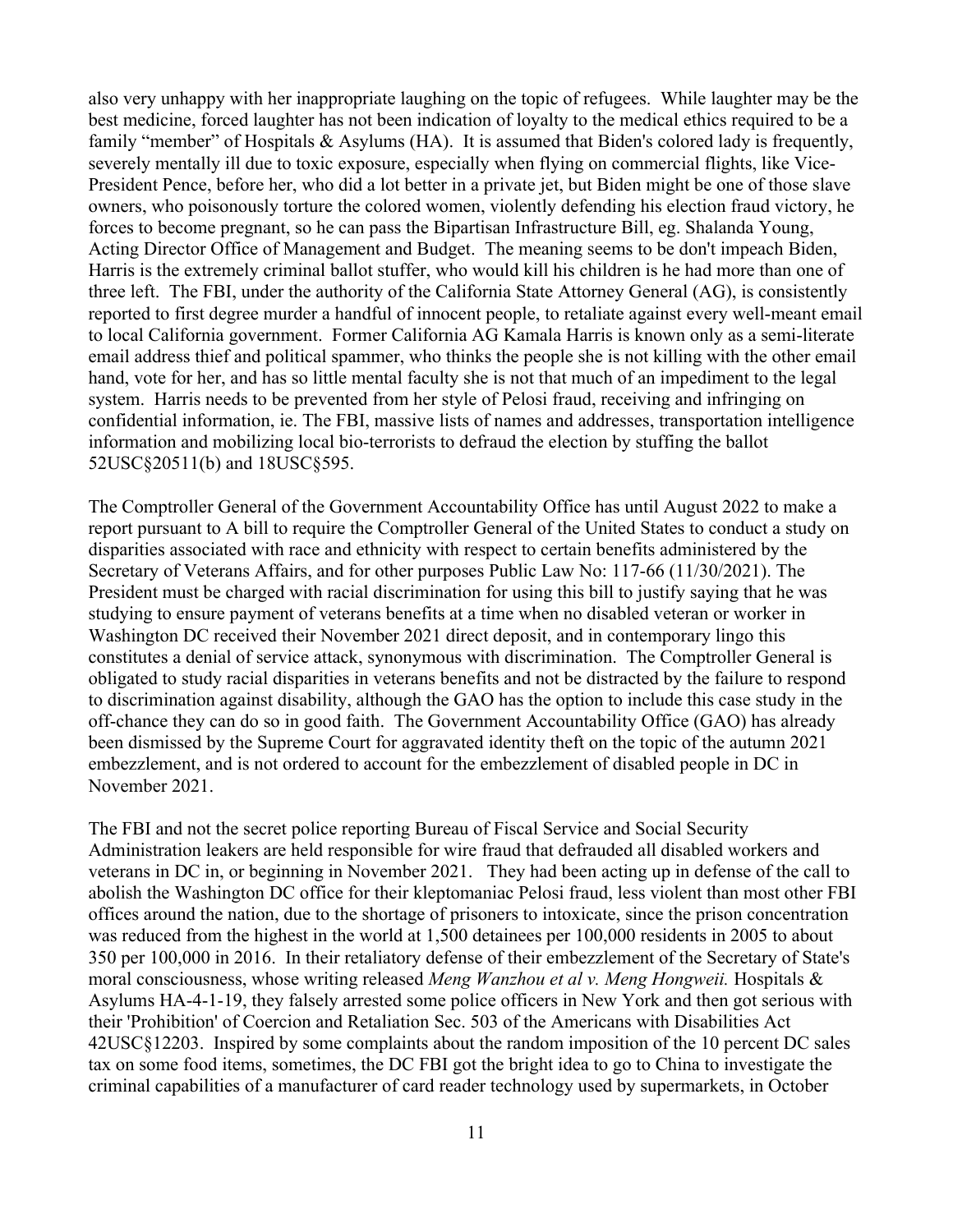2021. In November 2021 no disabled worker or veteran located in DC got their direct deposit. It is unknown if they continue to be victimized, or if they have received all the money they are due.

Whoever, having devised or intending to devise any scheme or artifice to defraud, or for obtaining money or property by means of false or fraudulent pretenses, representations, or promises, transmits or causes to be transmitted by means of wire, radio, or television communication in interstate or foreign commerce, any writings, signs, signals, pictures, or sounds for the purpose of executing such scheme or artifice, shall be fined under this title or imprisoned not more than 20 years, or both. If the violation occurs in relation to, or involving any benefit authorized, transported, transmitted, transferred, disbursed, or paid in connection with, a presidentially declared major disaster or emergency...or affects a financial institution, such person shall be fined not more than \$1,000,000 or imprisoned not more than 30 years, or both under 18USC§1343. \$1 million fine is a lot more than the \$50,000 for Delegations respecting claims against the FBI 28CFR§0.89a but a \$1 million fine for wire fraud is definitely due against the DC FBI, slated for abolition by more than 300 economists, for this embezzlement of equality under 18USC§656.

In regards to the elements of wire fraud the Department of Justice reports that *United States v. Maxwell*, 920 F.2d 1028, 1035 (D.C. Cir. 1990) held, wire fraud requires proof of (1) a scheme to defraud; and (2) the use of an interstate wire communication to further the scheme." This simplifies, *United States v. Profit*, 49 F.3d 404, 406 n. 1 (8th Cir.) that held, the four essential elements of the crime of wire fraud are: (1) that the defendant voluntarily and intentionally devised or participated in a scheme to defraud another out of money; (2) that the defendant did so with the intent to defraud; (3) that it was reasonably foreseeable that interstate wire communications would be used; and (4) that interstate wire communications were in fact used) (*citing* Manual of Model Criminal Jury Instructions for the District Courts of the Eighth Circuit 6.18.1341 (West 1994)), *cert. denied*, 115 S.Ct. 2289 (1995). For the purpose of correcting FBI wire-fraud abuse, both in this case of non-transmission of scheduled direct deposit benefits to any disabled veteran or worker located in the District of Columbia and the fairly frequent frightening cases where probably severely mentally ill, FBI intoxicated defendants, are arrested and sentenced by an equally panicky judge, because the FBI has discovered the record of a transaction, that is alleged to be wire fraud, although little to nothing seems to indicate anything illegal occurred except the unlawful involvement of the FBI obstructed the correction of the error, if any, by bankruptcy procedure. In this case, the malicious non-transmission of money by wire due to the interference with and/or destruction of financial institution wire communication by the FBI secret police, is as devious a scheme or artifice to defraud and using certain psychotropic substances to make everyday wire transmissions seem illegal to the panicking financial professional/judge.

Dimethoxymethylamphetamine (DOM) also called STP, is not listed as a controlled substance, although it is said to be 50 times more powerful than mescaline. DOM is highly associated with the intoxication of suicide attackers by the FBI, eg. 9-11 suicide attackers. DOM is suspected of causing the hallucinations and severely delusional thinking that trigger suicides and rampage shootings and abusive crimes by more civilized privileged people, ie. Netspend executives, equally confused about substantive legal matters other than life and death. DOM causes a three day sleepless panic attack if not washed off with water, during the peak the devil on one shoulder usually defeats the angel on the other. After a full length panic attack, without re-exposure, that is not cognizantly treated by washing the invisible toxic substance off with water, there is six month recovery from severe mental illness, that is often fraught with a strange persecution to obfuscate the timely recovery from severe mental illness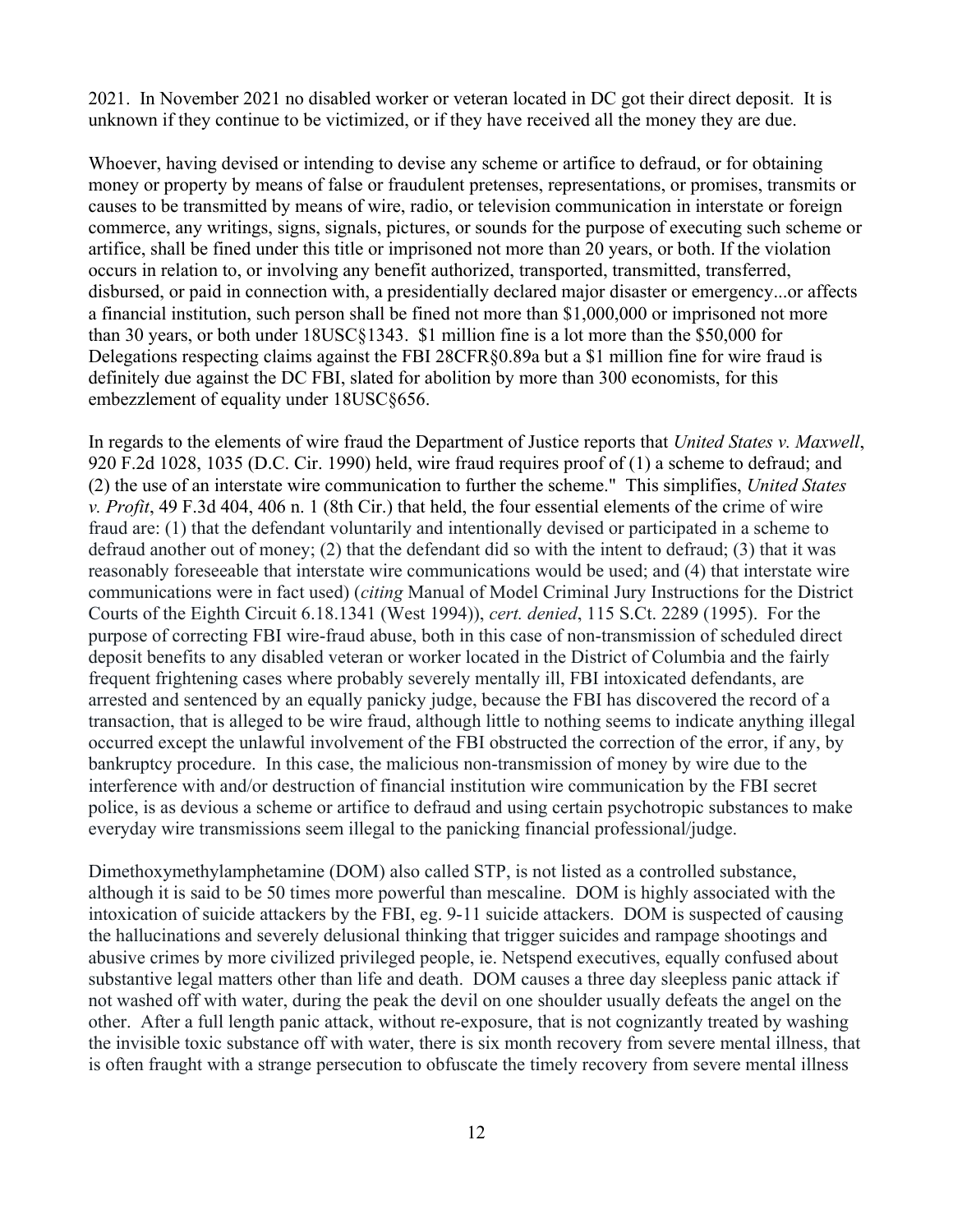from DOM exposure. DOM can contaminate paper documents to induce extremely panicky decisionmaking, that must be rejected, like bad decision-making in general.

# <span id="page-12-0"></span>5. Review of the 2021 FDIC Annual Report

The 2021 Annual Report Federal Deposit Insurance Corporation has been reviewed. In response to the economic and market volatility that ensued, the FDIC undertook a broad array of swift actions to maintain stability and public confidence in the nation's banking system. The FDIC got bent out of shape, focusing on providing necessary flexibility to both banks and their customers – particularly the most heavily affected individuals and businesses – while maintaining the safety and soundness of the banking system. Based on the results of our biennial survey of households, the proportion of U.S. households that were banked in 2019 – 94.6 percent – was the highest since the survey began in 2009. 7 million households do not have a banking relationship with which to deposit their checks or to save for unexpected expenses. One of the most recent achievements is the launch of the Mission-Driven Bank Fund, which we announced in September. In November 2021, the FDIC created the Office of Minority and Community Development Banking – a new Office that will further support the agency's ongoing strategic and direct engagement with MDIs, CDFIs, and other mission-driven banks. The nondepositor insurance paying FDIC seems to be a major perverter of international law. Unbanking people is an offensive action they don't redress and minority political organization seems to be a method for corrupting minorities to commit crimes, ie. Netspend has always been primarily staffed by foreign nationals, whose reputation as financial and identity workers is seriously harmed by their behavior under the influence of the non-depositor insurance paying FDIC. Every other country pays depositor insurance in behalf of bankrupt banks.

Congress created the FDIC in the Banking Act of 1933 to maintain stability and public confidence in the nation's banking system. The statute provided a federal government guarantee of deposits in U.S. depository institutions so that depositors' funds, within certain limits, would be safe and available to them in the event of a failure of an insured depository institution (IDI). The FDIC carries out its mission through three major programs: insurance, supervision, and receivership management. The Insurance Program encompasses the activities undertaken by the FDIC to administer the Deposit Insurance Fund (DIF), which is funded through assessments on IDIs as well as investment income, to resolve failed IDIs in the manner least costly to the DIF, and to provide depositors with timely access to their insured funds when an IDI fails. The Supervision Program encompasses the activities undertaken by the FDIC to promote safe and sound operations and compliance with fair lending, consumer protection, and other applicable statutes and regulations by IDIs for which the FDIC is the primary federal regulator (in cooperation with state banking agencies). The FDIC also has backup supervisory responsibility for other IDIs for which the Board of Governors of the Federal Reserve System (FRB) and the Office of the Comptroller of the Currency (OCC) are the primary federal regulators. The FDIC is responsible for monitoring and assessing risks posed by, and planning for the resolution of, large, complex financial institutions (LCFIs) under authority derived from the Federal Deposit Insurance Act (FDI Act) and the Wall Street Reform and Consumer Protection Act (Dodd-Frank Act). . As part of this work, the FDIC and the FRB have joint responsibility for reviewing resolution plans submitted by large bank holding companies and designated nonbank financial companies that demonstrate how they would be resolved in a rapid and orderly manner in the event of financial distress; and, under specified circumstances, administer the orderly liquidations of covered financial companies.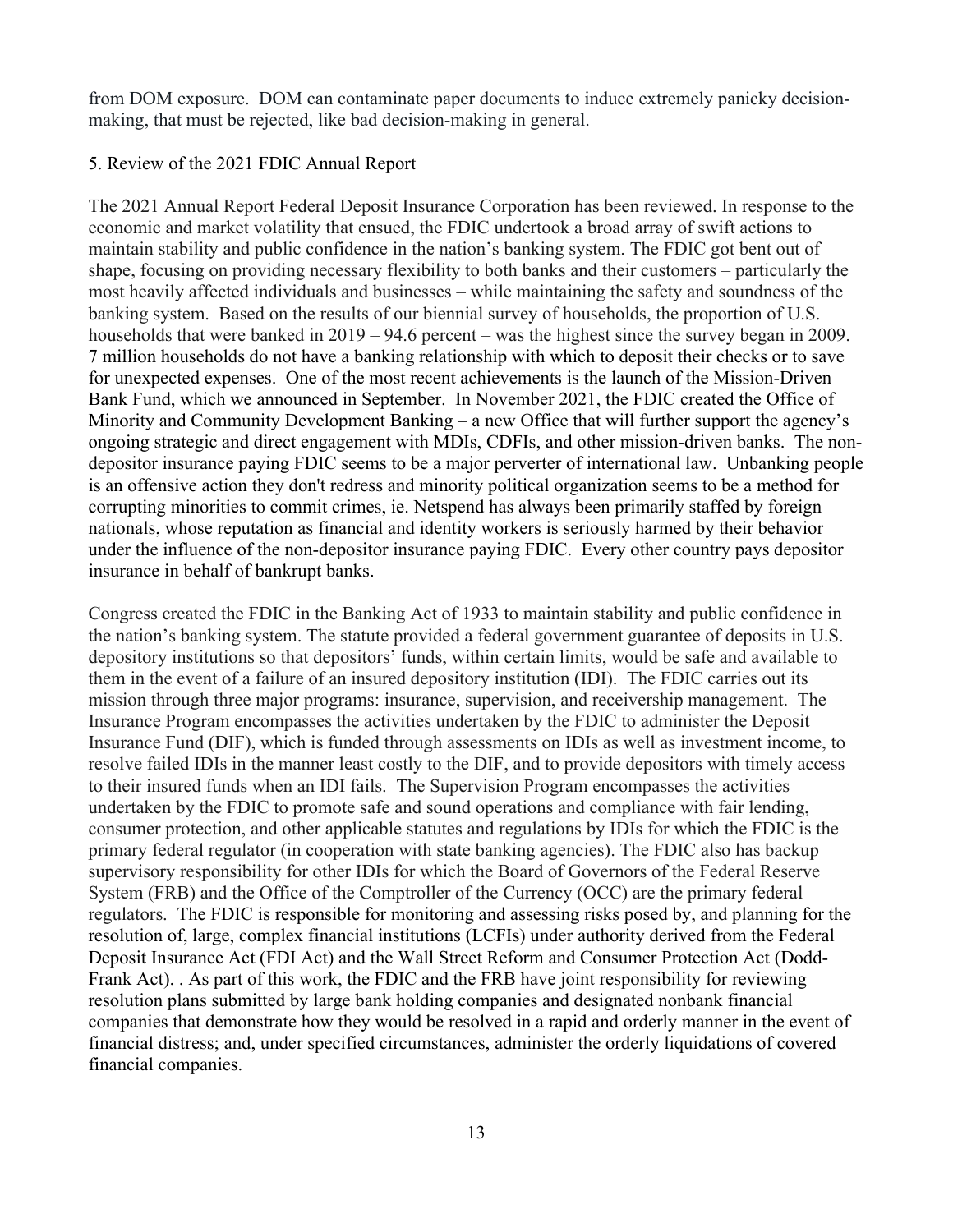| Primary Federal<br>Regulator                            | Number of<br>Institutions | <b>Total Assets</b><br>(Dollars in<br>Millions) |  |  |  |
|---------------------------------------------------------|---------------------------|-------------------------------------------------|--|--|--|
| <b>FDIC</b>                                             | 3,209                     | \$4,004,570                                     |  |  |  |
| <b>OCC</b>                                              | 1042                      | \$14,875,388                                    |  |  |  |
| <b>FRB</b>                                              | 727                       | \$3,684,242                                     |  |  |  |
| <b>TOTAL</b>                                            | 4978                      | \$22,564,200                                    |  |  |  |
| Source: Quarterly Banking Profile. Data as of 3/31/2021 |                           |                                                 |  |  |  |

<span id="page-13-0"></span>Division of Banking Regulation of US Financial Institutions 2021

For 30 consecutive years, the U.S. Government Accountability Office has issued unmodified audit opinions for the two funds administered by the FDIC: the Deposit Insurance Fund (DIF) and the Federal Savings and Loan Insurance Corporation (FSLIC) Resolution Fund (FRF). The Depositor Insurance Fund (DIF) balance rose to a record \$123.1 billion as of December 31, 2021, compared to the year-end 2020 balance of \$117.9 billion. The Fund balance increase was primarily due to assessment revenue, offset by a small increase in expenses. No insured financial institutions failed in 2021 and the contingent liability for anticipated failures declined to \$20.8 million as of December 31, 2021, compared to \$78.9 million as of December 31, 2020. The DIF U.S. Treasury securities investment portfolio balance was \$114.6 billion as of December 31, 2021, an increase of \$4.1 billion over the yearend 2020 portfolio balance of \$110.5 billion. Record low rates drove a decrease of \$730 million in interest revenue on DIF investments which totaled nearly \$1 billion for 2021, compared to \$1.7 billion for 2020. FDIC expenditures remained relatively unchanged compared to 2020. Spending totaled approximately \$1.89 billion—\$422 million (or 18.2 percent) less than the 2021 FDIC Operating Budget of \$2.31 billion and just \$15 million (or 0.8 percent) more than 2020 actual spending of \$1.88 billion. The FDIC Board of Directors recently approved a 2022 FDIC Operating Budget totaling \$2.26 billion, down \$16 million (or 0.7 percent) from the 2021 budget. The FDIC's authorized full-time equivalent staffing rose from 5,728 in 2020 to 5,853 in 2021, a 2.2 percent increase. Authorized staffing for 2022 is 5,897 full-time equivalent positions, 44 positions (or approximately 0.8 percent) higher than 2021. At the end of 2021, minorities represent 32 percent of the permanent workforce and women account for more than 44 percent. Individuals with disabilities account for 14 percent of the workforce, above the 12 percent federal benchmark, almost 13 percent of new-hires were veterans, including veterans with disabilities.

As insurer of bank and savings association deposits, the FDIC must continually evaluate and effectively manage how changes in the economy, financial markets, and banking system affect the adequacy and the viability of the Deposit Insurance Fund (DIF). In 2010, the FDIC developed a comprehensive, long-term DIF management plan to reduce the effects of cyclicality and achieve moderate, steady assessment rates throughout economic and credit cycles, while also maintaining a positive fund balance, even during a banking crisis. Under this plan, to increase the probability that the fund reserve ratio (the ratio of the fund balance to estimated insured deposits) would reach a level sufficient to withstand a future crisis, the FDIC Board set the Designated Reserve Ratio of the DIF at 2.0 percent. The FDIC views the 2.0 percent Designated Reserve Ratio as a long-term goal and the minimum level needed to withstand future crises of the magnitude of past crises. In December 2021, the Board voted to maintain the 2.0 percent ratio for 2022. Additionally, as part of the long-term DIF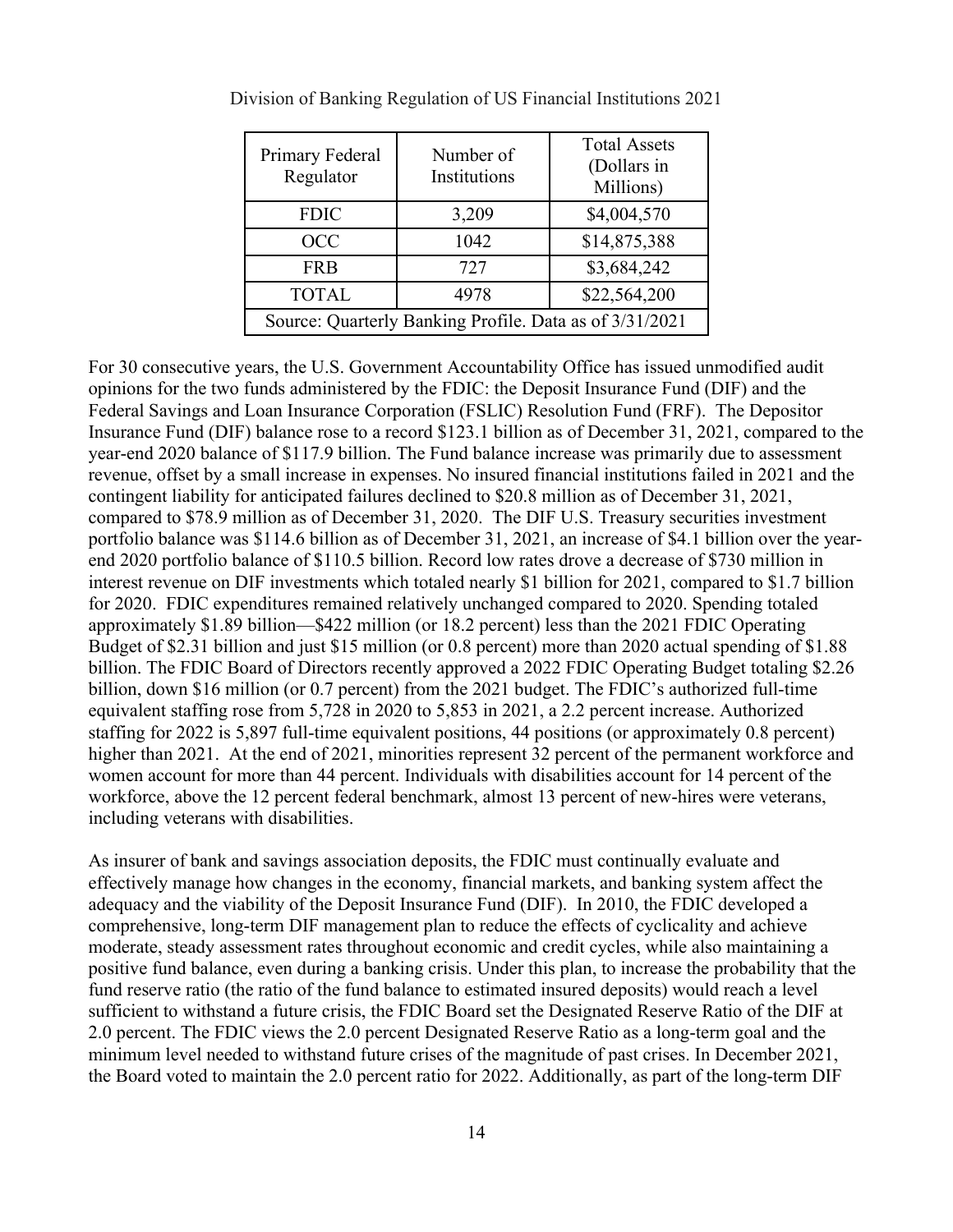management plan, the FDIC suspended dividends indefinitely when the fund reserve ratio exceeds 1.5 percent. In lieu of dividends, the plan prescribes progressively lower assessment rates that will become effective when the reserve ratio exceeds 2.0 percent and 2.5 percent. The DIF balance continued to grow through 2021, as it has every quarter since the end of 2009, driven primarily by assessment revenue. Growth in the fund balance was offset by strong growth in insured deposits due to additional fiscal stimulus. The fund reserve ratio was 1.27 percent at September 30, 2021, three basis points lower than the previous year. Extraordinary growth in insured deposits during the first and second quarters of 2020 caused the DIF reserve ratio to decline below the statutory minimum of 1.35 percent as of June 30, 2020. In 2021, insured deposit growth decelerated compared to the extraordinary growth experienced in the first half of 2020, but remained above average in the first quarter of 2021 due to subsequent additional fiscal stimulus and continued elevated savings rates. During the second and third quarters of 2021, insured deposits grew in line with recent historical averages. In its June and December 2021 semiannual updates, the FDIC continued to project that the reserve ratio, while subject to uncertainty, would return to the statutory minimum level of 1.35 percent by September 30, 2028.

The FDIC's bank examination efforts are at the core of its supervisory program. As of December 31, 2021, the FDIC was the primary federal regulator for 3,135 FDIC-insured, state chartered institutions that were not members of the Federal Reserve System (generally referred to as "state nonmember" institutions). Through risk management (safety and soundness), consumer compliance, CRA, and other specialty examinations, the FDIC assesses an institution's operating condition, management practices and policies, and compliance with applicable laws and regulations. During the course of 2021, the FDIC conducted 1,268 statutorily required risk management examinations, and conducted all required follow-up examinations for FDIC-supervised problem institutions, within prescribed time frames. The FDIC also conducted 1,100 statutorily required CRA/consumer compliance examinations (740 joint CRA/consumer compliance examinations, 358 consumer compliance-only examinations, and two CRA-only examinations). In addition, the FDIC performed 2,831 specialty examinations, including statutorily required reviews of compliance with Bank Secrecy Act (BSA) and Anti-Money Laundering (AML) requirements, within prescribed time frames. Assessment revenue is recognized for the quarterly period of insurance coverage based on an estimate. The estimate is derived from an institution's regular risk-based assessment rate and assessment base for the prior quarter adjusted for certain changes in supervisory examination ratings for larger institutions, modest assessment base growth and average assessment rate adjustment factors. Annual assessment rates averaged approximately 3.6 cents and 4.0 cents per \$100 of the assessment base in 2021 and 2020, respectively.

As of September 30, 2021, 46 insured institutions with total assets of \$50.6 billion were designated as problem institutions (i.e., institutions with a composite CAMELS rating of 4 or 5) for safety and soundness purposes. By comparison, on September 30, 2020, there were 56 problem institutions with total assets of \$53.9 billion. This represents an 18 percent decrease in the number of problem institutions and a 6 percent decline in problem institution assets. For the 12 months ended September 30, 2021, 19 institutions with aggregate assets of \$2.6 billion were removed from the list of problem financial institutions, while 9 institutions with aggregate assets of \$1.7 billion were added to the list. The FDIC is the primary federal regulator for 27 of the 46 problem institutions, with total assets of \$3.5 billion. In 2021, the FDIC's Division of Risk Management Supervision (RMS) initiated 78 formal enforcement actions and 60 informal enforcement actions.® Enforcement actions against institutions included, but were not limited®to, seven actions under Section 8(b) of the FDI Act, one of which was a notice of charges, and 60 memoranda of understanding (MOUs). No civil money penalties or Section 39 Compliance Plans were issued. Of these enforcement actions against institutions, 13 MOUs were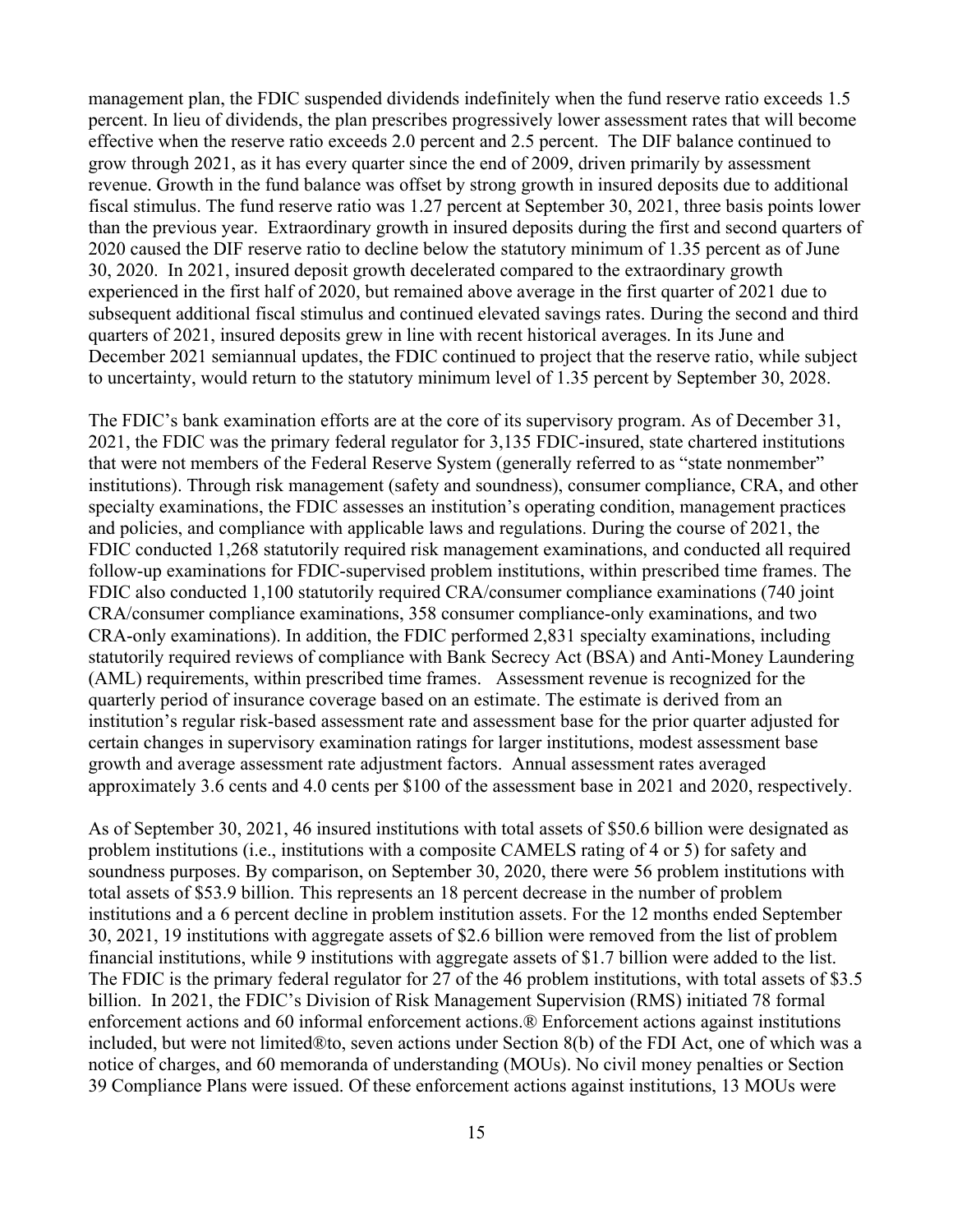based, in whole or in part, on apparent violations of BSA/AML laws and regulations. In addition, enforcement actions were also initiated against individuals. These actions included, but were not limited to, 25 removal and prohibition actions under Section 8(e) of the FDI Act (21 consent orders and four notices of intention to remove/prohibit), one action under Section 8(b) of the FDI Act, and 12 civil money penalties (CMPs) (eight orders to pay and four notices of assessment). As of December 31, 2021, 26 insured state nonmember institutions (collectively, with total assets of \$25 billion), about one percent of all supervised institutions, were problem institutions for consumer compliance, CRA, or both. All of the problem institutions for consumer compliance were rated "4" for consumer compliance purposes, with none rated "5". For CRA purposes, the majority were rated "Needs to Improve"; only one was rated "Substantial Noncompliance". As of December 31, 2021, all follow-up examinations for problem institutions were performed on schedule. Consumer compliance examination findings resulted in banks making voluntary restitution of approximately \$3.2 million to 28,936 consumers and Truth in Lending Act reimbursements of approximately \$575,000 to more than 5,510 consumers.

In 2021, the FDIC sent financial institutions alerts relating to the Solarwinds, Microsoft Exchange, Apache Log4J, and other vulnerabilities. On August 11, 2021, the FFIEC issued new guidance entitled *Authentication and Access to Financial Institution Services and Systems*. The guidance provides financial institutions with examples of effective authentication and access risk management principles and practices. These principles and practices are for digital banking services and information systems. The new guidance addresses a financial institution's risk assessment, which is critical for determining appropriate access and authentication practices; authentication practices for a wide range of users including customers, employees, third parties, and service accounts accessing financial institution systems and services; and how multi-factor authentication, or controls of equivalent strength, can be used to effectively mitigate risks of unauthorized access. The guidance replaces the FFIEC-issued *Authentication in an Internet Banking Environment* (2005) and the *Supplement to Authentication in an Internet Banking Environment* (2011). Throughout the COVID-19 pandemic, examiners have continued the FDIC examination program despite pandemic conditions, in part by leveraging prior efforts and existing technology systems.

Community banks (as defined for FDIC research purposes) made up 91 percent of all FDIC- insured institutions on September 30, 2021. While these banks hold just 12 percent of banking industry assets, community banks are of critical importance to the U.S. economy and local communities across the nation. Community banks hold 39 percent of the industry's small loans to farmers and businesses, making them the lifeline to entrepreneurs and small enterprises of all types. They hold the majority of bank deposits in U.S. rural counties and micropolitan counties with populations up to 50,000. In fact, as of June 2021, community banks held more than 75 percent of deposits in 1,144 U.S. counties. In more than 600 of these counties, the only banking offices available to consumers were those operated by community banks. During 2021, the FDIC approved deposit insurance for 12 new community banks. The FDIC is committed to addressing the unique challenges associated with supervising, insuring the deposits of, and resolving large and complex financial institutions (LCFIs). Certain large banking organizations and nonbank financial companies designated by FSOC for supervision by the FRB are periodically required to submit resolution plans to the FDIC and FRB. Each resolution plan, commonly known as a "living will," must describe the company's strategy for a rapid and orderly resolution under the U.S. Bankruptcy Code in the event of material financial distress or failure of the company. Each firm's resolution plan includes core elements—such as capital, liquidity, and recapitalization strategies

Under the Dodd-Frank Act, failed or failing financial companies are expected to file for reorganization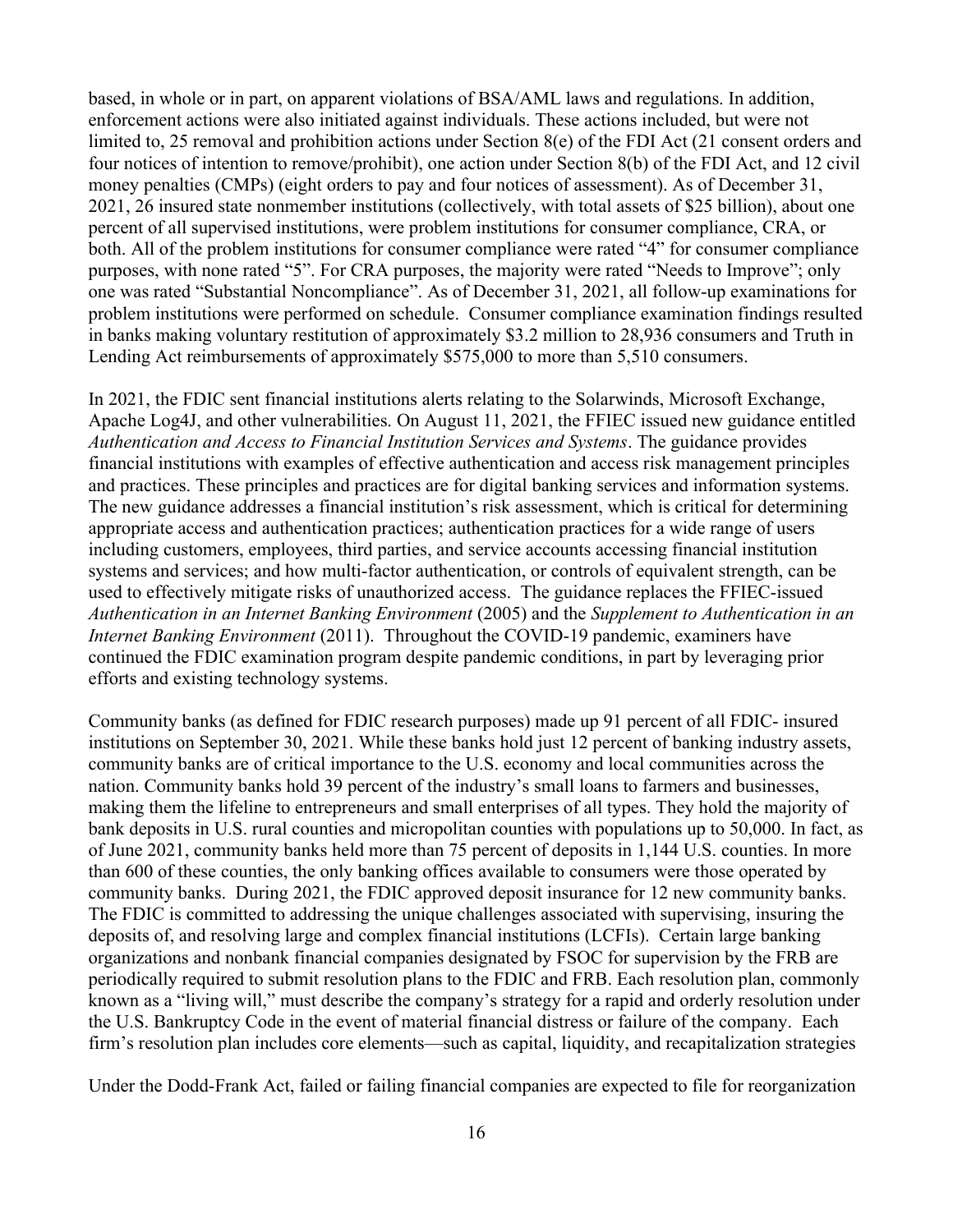or liquidation under the U.S. Bankruptcy Code, similar to any failed or failing non-financial company. Title II of the Dodd-Frank Act provides a backup authority for resolving a company for which the bankruptcy process is not viable. There are strict parameters on the use of the Title II Orderly Liquidation Authority, however, and it can only be invoked under a statutorily prescribed recommendation and determination process, coupled with an expedited judicial review process. The FDIC has implemented several record-keeping regulations to support the resolvability of certain large IDIs and nonbank financial companies by requiring institutions subject to those regulations to maintain record-keeping and reporting capabilities to enable the timely determination of deposit insurance coverage and the evaluation of Qualified Financial Contracts (QFCs). The FDIC's Recordkeeping for Timely Deposit Insurance Determination regulation (12 CFR Part 370) became effective on April 1, 2017, with an initial compliance date of April 1, 2020, that could be extended to April 1, 2021, if certain conditions were satisfied. Under this rule, an IDI that has two million or more deposit accounts for two consecutive quarters must implement the information technology system and recordkeeping capabilities needed to calculate the amount of deposit insurance coverage available for each deposit account in the event of its failure. Doing so will improve the FDIC's ability to fulfill its statutory mandates to pay deposit insurance as soon as possible after an institution's failure and to resolve an institution at the least cost to the Deposit Insurance Fund.

There are two regulations that require QFC record-keeping. The first is the regulation promulgated by the U.S. Treasury for Qualified Financial Contracts Record-keeping related to the FDIC Orderly Liquidation Authority (31 CFR Part 148), which requires certain nonbank financial companies to provide detailed QFC reporting to the FDIC on an ongoing basis. The second is the FDIC's Recordkeeping Requirements for Qualified Financial Contracts regulation (12 CFR Part 371), which requires IDIs meeting the definition for "troubled condition" to provide detailed QFC reporting to the FDIC. Both rules require institutions within their scope to prepare in advance to provide the information about their QFC portfolios, which may be of a significant size and complexity, to facilitate well-informed decisions about how to manage them if the FDIC ever were appointed receiver for any of those institutions, whether under the FDI Act or under the Orderly Liquidation Authority, as applicable. In April 2021, the FDIC issued a notice of proposed rule-making implementing its statutory authority under 12USC§1828(a)(4) to prohibit any person or organization from making misrepresentations about FDIC deposit insurance or misusing the FDIC's name or logo. The proposed rule would implement section 18(a)(4) of the FDI Act (Section 18(a)(4)), which prohibits any person or organization from: (1) making false or misleading representations about deposit insurance; (2) using the FDIC's name or logo in a manner that would imply that an uninsured financial product is insured or guaranteed by the FDIC; or (3) knowingly misrepresenting the extent and manner of deposit insurance.

In May 2021, the FDIC's Deposit Insurance Section merged with the Consumer Response Center, creating the National Center for Consumer and Depositor Assistance (NCDA). The NCDA is comprised of staff on the East and West coasts, with a centrally located hub in the Kansas City Regional Office. The NCDA fulfills two mission-critical functions for the FDIC: (1) investigating and responding to consumer complaints and inquiries involving FDIC-supervised institutions; and (2) promoting public awareness and understanding of FDIC deposit insurance coverage and ensuring depositors and bankers have ready access to information regarding deposit insurance rules and requirements. In 2021, the FDIC's Consumer Response Center (CRC) handled 17,714 written and telephonic complaints and inquiries. Of the 14,236 involving written correspondence, 5,710 were referred to other agencies. The FDIC handled the remaining 8,526. The FDIC helped consumers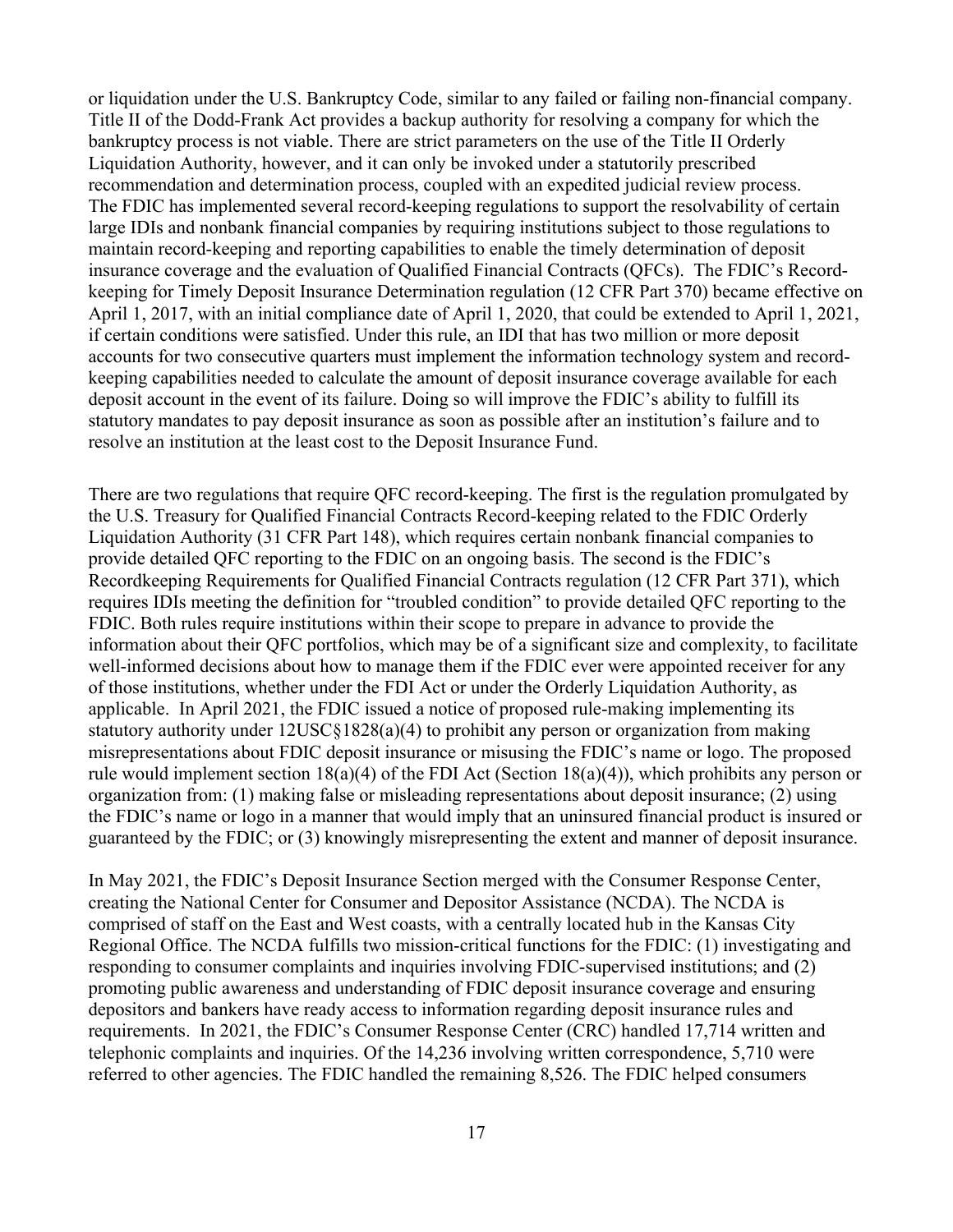receive more than \$1,292,200 in refunds and voluntary compensation from financial institutions as a result of the assistance provided by the FDIC.

In July 2021, the FDIC issued a proposed rule to amend its regulations governing deposit insurance coverage. The proposal would provide depositors and bankers with a rule for trust account coverage that is easy to understand and would help to facilitate the prompt payment of deposit insurance in the event of a failure of an IDI with a large number of trust accounts. Specifically, the proposed rule would merge the revocable and irrevocable trust categories into one trust account category. A deposit owner's trust deposits would be insured for up to \$250,000 for each of the trust beneficiaries, not to exceed five, regardless of whether a trust is revocable or irrevocable. This would provide for a maximum amount of deposit insurance coverage of \$1,250,000 per owner, per insured depository institution for trust deposits. This rule was approved January 2022. In July 2021, the FDIC issued a proposed rule to amend its regulations governing deposit insurance coverage. The proposal would provide depositors and bankers with a rule for trust account coverage that is easy to understand and would help to facilitate the prompt payment of deposit insurance in the event of a failure of an IDI with a large number of trust accounts. Specifically, the proposed rule would merge the revocable and irrevocable trust categories into one trust account category. A deposit owner's trust deposits would be insured for up to \$250,000 for each of the trust beneficiaries, not to exceed five, regardless of whether a trust is revocable or irrevocable. This would provide for a maximum amount of deposit insurance coverage of \$1,250,000 per owner, per insured depository institution for trust deposits.

The Division of Resolutions and Receiverships is responsible for resolving the failure of IDIs with assets under \$100 billion. The FDIC employs a variety of strategies to ensure the prompt payment of deposit insurance to insured depositors and to provide for the least costly resolution transaction to the DIF. No depositor has ever experienced a loss on their insured funds as a result of a bank failure. During 2021, there were no insured institution failures. This is the first calendar year since 2018 during which no federally insured institutions failed. 4 failed in 2020 with total assets of \$0.5 billion and \$0.4 billion deposits, miscalculated at \$0.1 billion loss to the DIF. In 2019 4 institutions failed with \$0.2 billion in assets and \$0.2 billion in deposits, at a \$0.03 billion loss to DIF. Proceeds generated from asset sales and collections are used to pay receivership claimants, including depositors whose accounts exceeded the insurance limit. During 2021, receiverships paid dividends of \$536,000 to depositors whose accounts exceeded the insurance limit. During 2021, DRR continued to make significant progress removing impediments to receivership terminations, including clearing 355 of 966 impediments and terminating 43 of 234 active receiverships.

Normally depositors are supposed to have access to funds within 24 hours however, because there were no failures in 2021, this is not applicable. The FDIC investigates bank failures to identify potential claims against directors, officers, securities underwriters and issuers, fidelity bond insurance carriers, appraisers, attorneys, accountants, mortgage loan brokers, title insurance companies, and other professionals who may have caused losses to insured depository institutions that failed. During 2021, the FDIC recovered \$35.1 million from professional liability claims and settlements. The FDIC authorized one professional liability lawsuit during 2021. As of December 31, 2021, the FDIC's caseload included nine professional liability lawsuits (down from 10 at year-end 2020), four residential mortgage malpractice and fraud lawsuits (down from eight at year-end 2020), and open investigations in six claim areas out of four institutions. As part of the sentencing process, for those convicted of criminal wrongdoing against an insured institution that later failed, a court may order a defendant to pay restitution or to forfeit funds or property to the receivership. The FDIC, working with the U.S.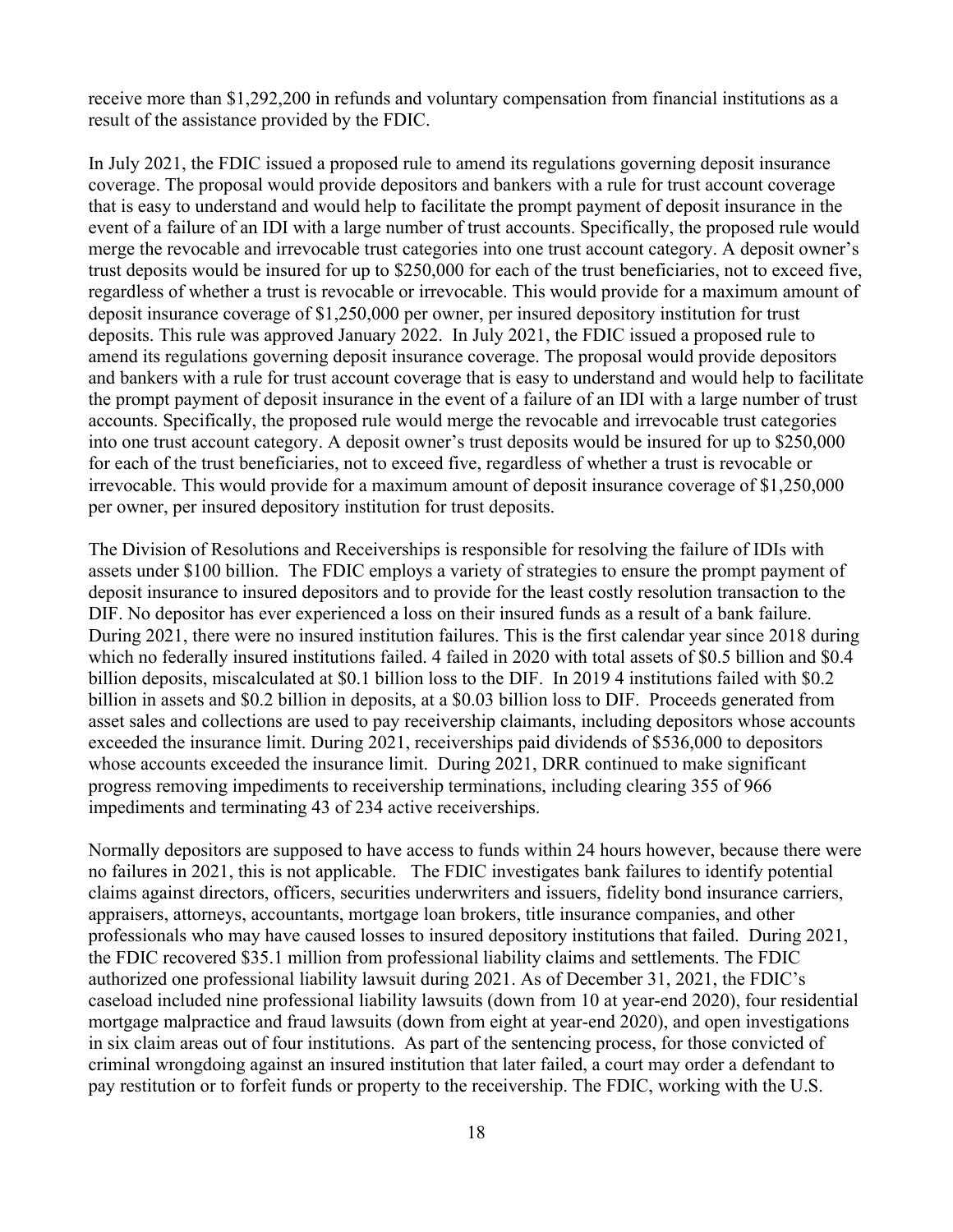Department of Justice in connection with criminal restitution and forfeiture orders issued by federal courts and independently in connection with restitution orders issued by the state courts, collected \$6.8 million in 2021.

In 2021 the objective to achieve a DIF reserve ratio of at least 1.35 percent of estimated insured deposits by September 30, 2028 has eclipsed the primary mission to pay depositor insurance in 24 hours. The DIF balance was \$123.1 billion at December 31, 2021, an increase of \$5.2 billion from the year-end 2020 balance. The DIF's comprehensive income totaled \$5.2 billion for 2021 compared to comprehensive income of \$7.5 billion during 2020. The year-over-year decrease in comprehensive income of \$2.3 billion was primarily driven by a decrease in interest and fair value adjustments on U.S. Treasury securities of \$2.4 billion. Assessment revenue decreased nominally. Assessment revenue was \$7.1 billion for both 2021 and 2020. The DIF's interest revenue on U.S. Treasury securities for 2021 was nearly \$1.0 billion, compared to \$1.7 billion in 2020. The \$730 million year-over-year decrease was despite the \$4.1 billion increase in the investment portfolio, as maturities continue to be reinvested into lower yielding securities. During 2021, the DIF recognized an unrealized loss on U.S. Treasury securities of \$1.2 billion, down from a \$483 million unrealized gain in 2020. This decrease was primarily due to yields rising, as market participants priced in the withdrawal of economic support from the Federal Reserve and potential rate hikes for 2022. The DIF's cash, cash equivalents, and U.S. Treasury investment portfolio balances increased by \$6.3 billion during 2021 to \$120.1 billion at yearend 2021, from \$113.8 billion at year-end 2020. This increase was primarily due to assessment collections of \$7.3 billion and interest received on U.S. Treasury securities of \$3.9 billion, less operating expenses paid of \$1.8 billion.

|                                                                       | 2021   | 2020   | 2019    |
|-----------------------------------------------------------------------|--------|--------|---------|
| Revenue                                                               | 8,153  | 8,796  | 7,095   |
| <b>Operating Expenses</b>                                             | 1,843  | 1,846  | 1,796   |
| Insurance and Other<br>Expenses (includes<br>provision for losses)    | (137)  | (155)  | (1,282) |
| Net Income                                                            | 6,448  | 7,105  | 6,582   |
| Comprehensive Income                                                  | 5,244  | 7,550  | 7,738   |
| Fund as a Percentage of<br><b>Insured Deposits</b><br>(reserve ratio) | 1.27%  | 1.29%  | 1.41%   |
| <b>Selected Statistics</b>                                            |        |        |         |
| <b>Total DIF-Member</b><br>Institutions                               | 4,914  | 5,002  | 5,177   |
| <b>Problem Institutions</b>                                           | 46     | 56     | 51      |
| <b>Total Assets of Problem</b>                                        | 50,588 | 55,830 | 46,190  |

<span id="page-18-0"></span>

| Deposit Insurance Fund Selected Statistics 2019-2021 |            |  |
|------------------------------------------------------|------------|--|
|                                                      | (millions) |  |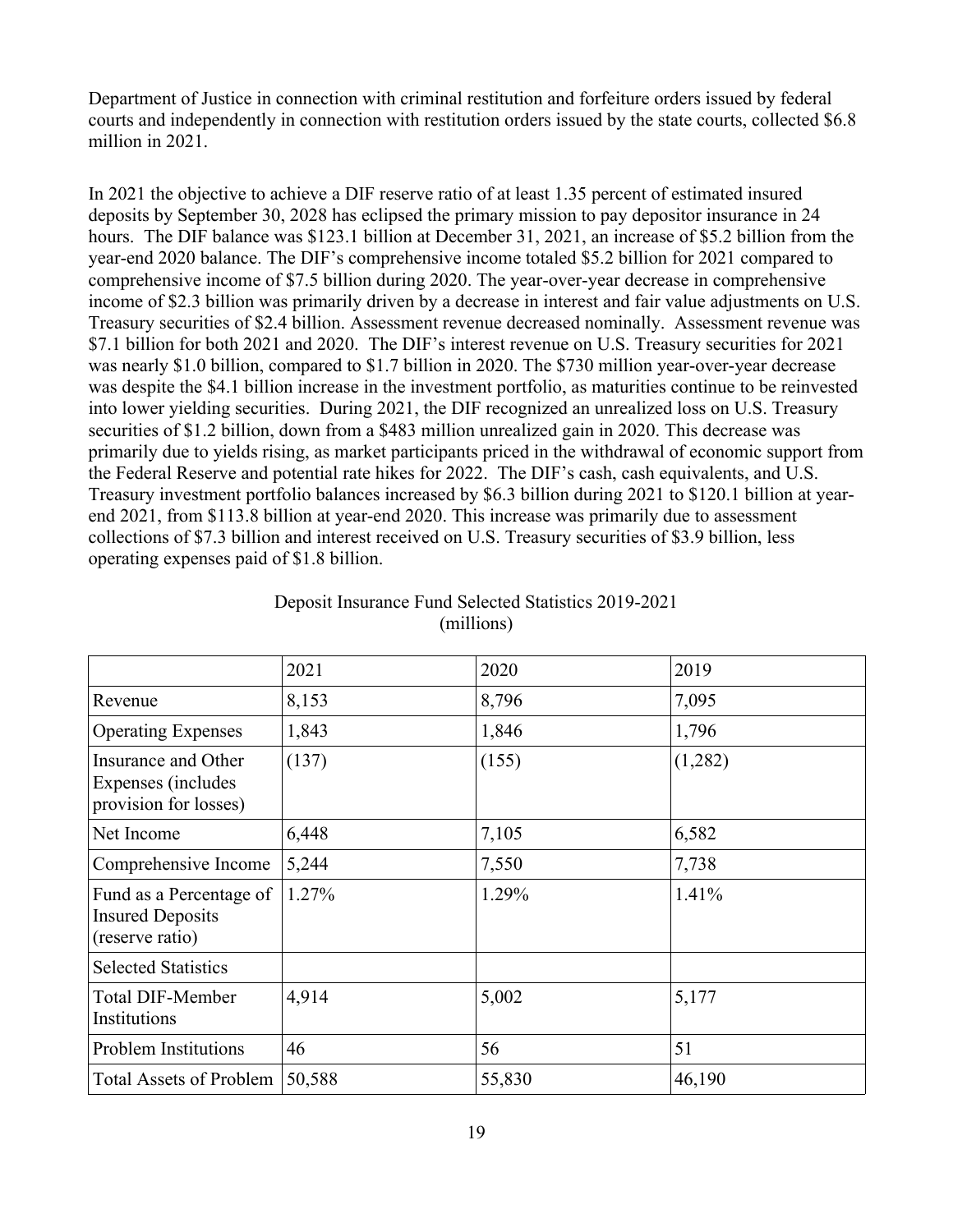| Institutions                                                |          |     |     |
|-------------------------------------------------------------|----------|-----|-----|
| <b>Institution Failures</b>                                 |          | 4   |     |
| <b>Total Assets of Failed</b><br>Institutions in Year       | $\theta$ | 455 | 209 |
| Number of Active<br>Failed Institutions in<br>Receiverships | 19       | 234 | 248 |

Source: FDIC

The FDIC segregates its corporate operating budget and expenses into three separate components: ongoing operations, receivership funding, and the Office of Inspector General (OIG). FDIC operating expenditures totaled \$1.9 billion in 2021, including \$1.8 billion in ongoing operations, \$41 million in receivership funding, and \$40 million for the OIG. This represented approximately 87 percent of the approved budget for ongoing operations, 23 percent of the approved budget for receivership funding, and 90 percent of the approved budget for the OIG for the year. The approved 2022 FDIC Operating Budget of approximately \$2.3 billion consists of \$2.1 billion for ongoing operations, \$75 million for receivership funding, and \$47 million for the OIG. The level of approved ongoing operations budget for 2022 is approximately \$82 million (4 percent) higher than the 2021 ongoing operations budget, while the approved receivership funding budget is \$100 million (57 percent) lower than the 2021 receivership funding budget. The 2022 OIG budget is \$2 million (5 percent) higher than the 2021 OIG budget. As in prior years, the 2022 budget was formulated primarily on the basis of an analysis of projected workload for each of the Corporation's three major business lines and its program support functions. The total proposed operating budget is \$16 million (0.7 percent) lower than the 2021 FDIC Operating Budget, largely due to the elimination of the increased contingency reserves approved by the Board for 2021 to ensure the FDIC's readiness to be able to respond quickly to potential supervisory or resolutions issues related to the ongoing pandemic.

The Federal Deposit Insurance Corporation (FDIC) is the independent deposit insurance agency created by Congress in 1933 to maintain stability and public confidence in the nation's banking system. Provisions that govern the FDIC's operations are generally found in the Federal Deposit Insurance (FDI) Act, as amended (12USC§1811, *et seq*). In accordance with the FDI Act, the FDIC, as administrator of the Deposit Insurance Fund (DIF), insures the deposits of banks and savings associations (insured depository institutions). In cooperation with other federal and state agencies, the FDIC promotes the safety and soundness of insured depository institutions (IDIs) by identifying, monitoring, and addressing risks to the DIF. Federally chartered IDIs are supervised by the Office of the Comptroller of the Currency; state chartered IDIs that are members of the Federal Reserve are supervised by the Federal Reserve and their state supervisors; and state chartered IDIs that are not members of the Federal Reserve are supervised by the FDIC and their state supervisors. The DIF is primarily funded from deposit insurance assessments and interest earned on investments in U.S. Treasury securities. Other available funding sources, if necessary, are borrowings from the Treasury, the Federal Financing Bank (FFB), Federal Home Loan Banks, and IDIs. The FDIC has borrowing authority of \$100 billion from the Treasury and a Note Purchase Agreement with the FFB, not to exceed \$100 billion, to enhance the DIF's ability to fund deposit insurance. A statutory formula, known as the Maximum Obligation Limitation (MOL), limits the amount of obligations the DIF can incur to the sum of its cash, 90 percent of the fair market value of other assets, and the amount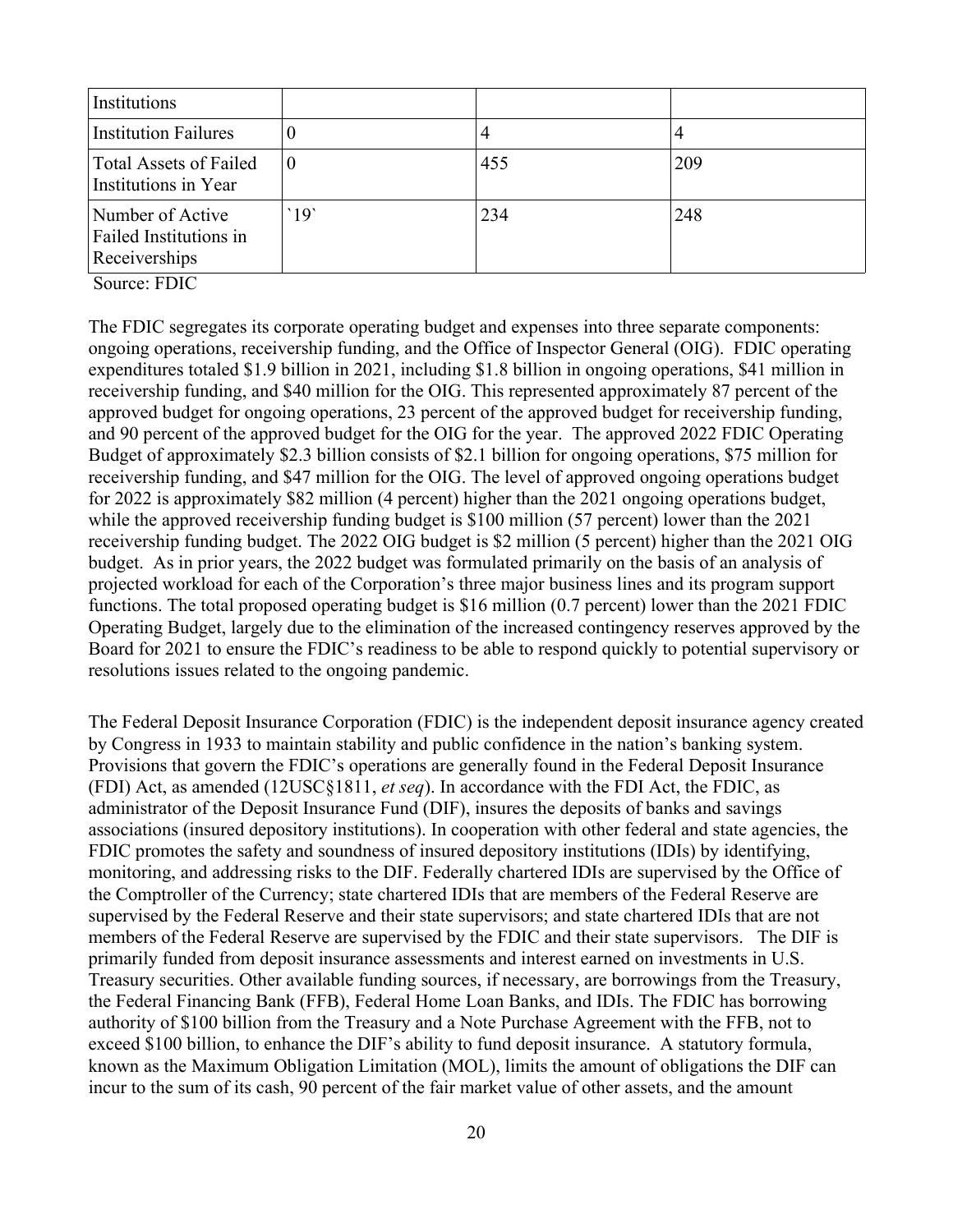authorized to be borrowed from the Treasury. The MOL for the DIF was \$222.5 billion and \$217.2 billion as of December 31, 2021 and 2020, respectively.

The FDIC, as receiver, is responsible for managing and disposing of the assets of failed institutions. The assets held by receiverships, and bridge institutions and the claims against them, are accounted for separately from the DIF assets and liabilities to ensure that proceeds from these entities are distributed according to applicable laws and regulations. Therefore, income and expenses attributable to resolution entities are accounted for as transactions of those entities. The FDIC, as administrator of the DIF, bills resolution entities for services provided on their behalf. The FDI Act requires that the DIF funds be invested in obligations of the United States or in obligations guaranteed as to principal and interest by the United States. The Secretary of the Treasury must approve all such investments in excess of \$100,000 and has granted the FDIC approval to invest the DIF funds only in U.S. Treasury obligations that are purchased or sold exclusively through the Treasury's Bureau of the Fiscal Service's Government Account Series program.

The receivables from resolutions result from DIF payments to cover obligations to insured depositors (subrogated claims), advances to resolution entities for working capital, and administrative expenses paid on behalf of resolution entities. As of December 31, 2021, the FDIC, as receiver, managed 191 active receiverships; no new receiverships were established in 2021. The resolution entities held assets with a book value of \$1.5 billion as of December 31, 2021, and \$2.1 billion as of December 31, 2020 (including \$1.4 billion and \$1.8 billion, respectively, of cash, investments, receivables due from the DIF, and other receivables). For failed institutions resolved using a whole bank purchase and assumption transaction with an accompanying shared- loss agreement (SLA), the FDIC agreed to share in future losses and recoveries experienced by the acquirer on those assets covered under the agreement. Financial instruments that potentially subject the DIF to concentrations of credit risk are receivables from resolutions. Financial instruments that potentially subject the DIF to concentrations of credit risk are receivables from resolutions. The DIF records a contingent liability and a loss provision for DIF-insured institutions that are likely to fail when the liability is probable and reasonably estimable, absent some favorable event such as obtaining additional capital or merging.

The banking industry's financial condition and performance improved in 2021 from the economic stress related to the COVID-19 pandemic that was first experienced in 2020. During 2021, no institutions failed. According to the third quarter 2021 financial data submitted by DIF-insured institutions, the banking industry reported net income for the first nine months of \$216 billion, an increase of 145 percent from the same period a year ago. The increase in net income was primarily the result of negative provision expenses. Provisions for credit losses for the first nine months of 2021 were negative \$30.4 billion, as compared to \$129.1 billion over the same time period a year ago, reflecting economic improvements and positive credit quality metrics. Largely because of fiscal and monetary policy, deposits continued to grow, increasing by \$2 trillion, or 12.0 percent, since September 30, 2020. Although economic growth slowed in third quarter 2021, due to waning fiscal support to the economy and supply constraints to production, the economy continued to expand and sustain bank loan growth. The December 2021 Blue Chip Economic Indicators consensus forecast for GDP growth is 5.6 percent for full-year 2021, up from negative 3.4 percent in 2020 and well above its pre- pandemic growth rate. The labor market recovery continued, and the unemployment rate continued to decline. While the labor market has not fully recovered from deep job losses in 2020, the labor market tightened with higher wages and worker shortages in many industries. Inflation increased to multi-decade highs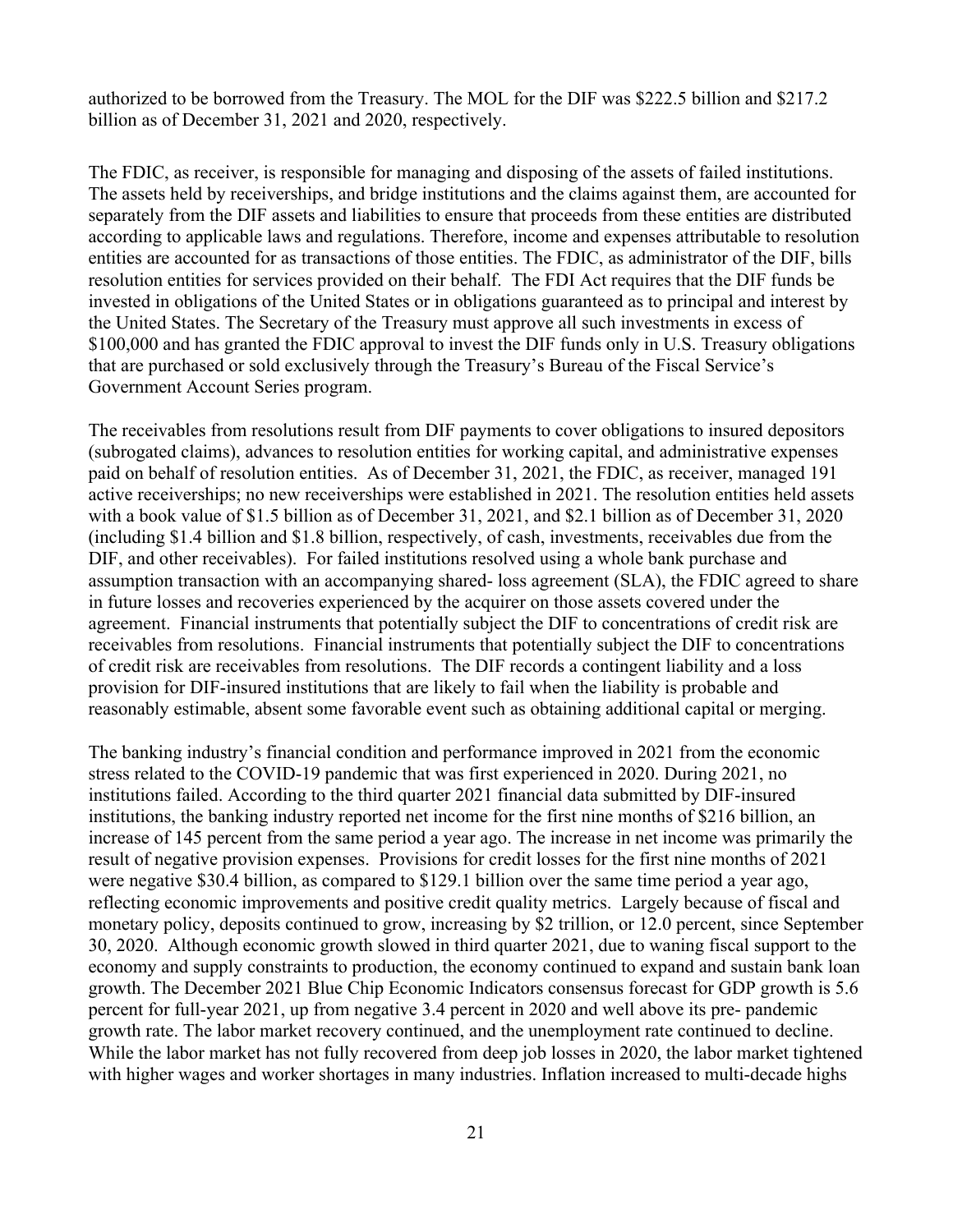during the year reflecting higher energy prices, supply chain issues, and strong demand. The DIF records an estimated loss for unresolved legal cases to the extent that those losses are considered probable and reasonably estimable. The FDIC recorded probable litigation losses of \$200 thousand for the DIF as of December 31, 2021 and 2020, respectively. In addition, the FDIC has identified reasonably possible losses from unresolved cases of \$1 million and \$650 thousand as of December 31, 2021 and 2020, respectively.

In connection with purchase and assumption agreements for resolutions, the FDIC, in its receivership capacity, generally indemnifies the purchaser of a failed institution's assets and liabilities in the event a third party asserts a claim against the purchaser unrelated to the explicit assets purchased or liabilities assumed at the time of failure. The FDIC, in its corporate capacity, is a secondary guarantor if a receivership is unable to pay. These indemnifications generally extend for a term of six years after the date of institution failure. The FDIC is unable to estimate the maximum potential liability for these types of guarantees as the agreements do not specify a maximum amount and any payments are dependent upon the outcome of future contingent events, the nature and likelihood of which cannot be determined at this time. During 2021 and 2020, the FDIC, in its corporate capacity, made no indemnification payments under such agreements, and no amount has been accrued in the accompanying financial statements with respect to these indemnification guarantees.

If the reserve ratio falls below 1.35 percent, or the FDIC projects that it will within six months, the FDIC generally must implement a Restoration Plan that will return the DIF to 1.35 percent within eight years. In September 2020, the FDIC established a Restoration Plan when the reserve ratio fell below 1.35 percent, to 1.30 percent as of June 30, 2020, due to extraordinary insured deposit growth in the first and second quarters of 2020. Under the Restoration Plan, the FDIC will maintain the current schedule of assessment rates for all IDIs and closely monitor the factors affecting the reserve ratio, updating the plan as necessary. To determine whether the reserve ratio has reached the statutory minimum, the FDIC will rely on the reserve ratio as of September 30, 2028.

The Unclaimed Deposits Amendments Act of 1993 (UDAA), Public Law 103-44, amended the FDI Act effective June 28, 1993 (codified as 12USC§1822 (e)). In accordance with the UDAA, the FDIC delivers to the appropriate states insured bank deposits not claimed within 18 months of the date when the FDIC initiates payment of insured deposits as a part of a bank failure, unless the appropriate state declines to accept custody. After receipt, states have custody of the deposits for 10 years, during which time a state treats deposits as unclaimed property. At the end of the 10 years, states are required to transfer any remaining unclaimed deposits to the FDIC and those deposits become the FDIC's property. As of December 31, 2021, states have returned \$103 million of unclaimed insured deposits to the FDIC, which the DIF recognized as revenue. The FDIC is the administrator of the Federal Savings and Loan Insurance Corporation (FSLIC) Resolution Fund (FRF). The FSLIC was created through the enactment of the National Housing Act of 1934. The Financial Institutions Reform, Recovery, and Enforcement Act of 1989 (FIRREA) abolished the insolvent FSLIC and created the FRF.

In *United States v. Winstar Corp*., 518 U.S. 839 (1996), the Supreme Court held that when it became impossible following the enactment of FIRREA in 1989 for the federal government to perform certain agreements to count goodwill toward regulatory capital, the plaintiffs were entitled to recover damages from the United States. The FRF is composed of two distinct pools: the FRF-FSLIC and the FRF-RTC. The FRF-FSLIC consists of the assets and liabilities of the former FSLIC. The FRF-RTC consists of the assets and liabilities of the former RTC. Pursuant to legal restrictions, the two pools are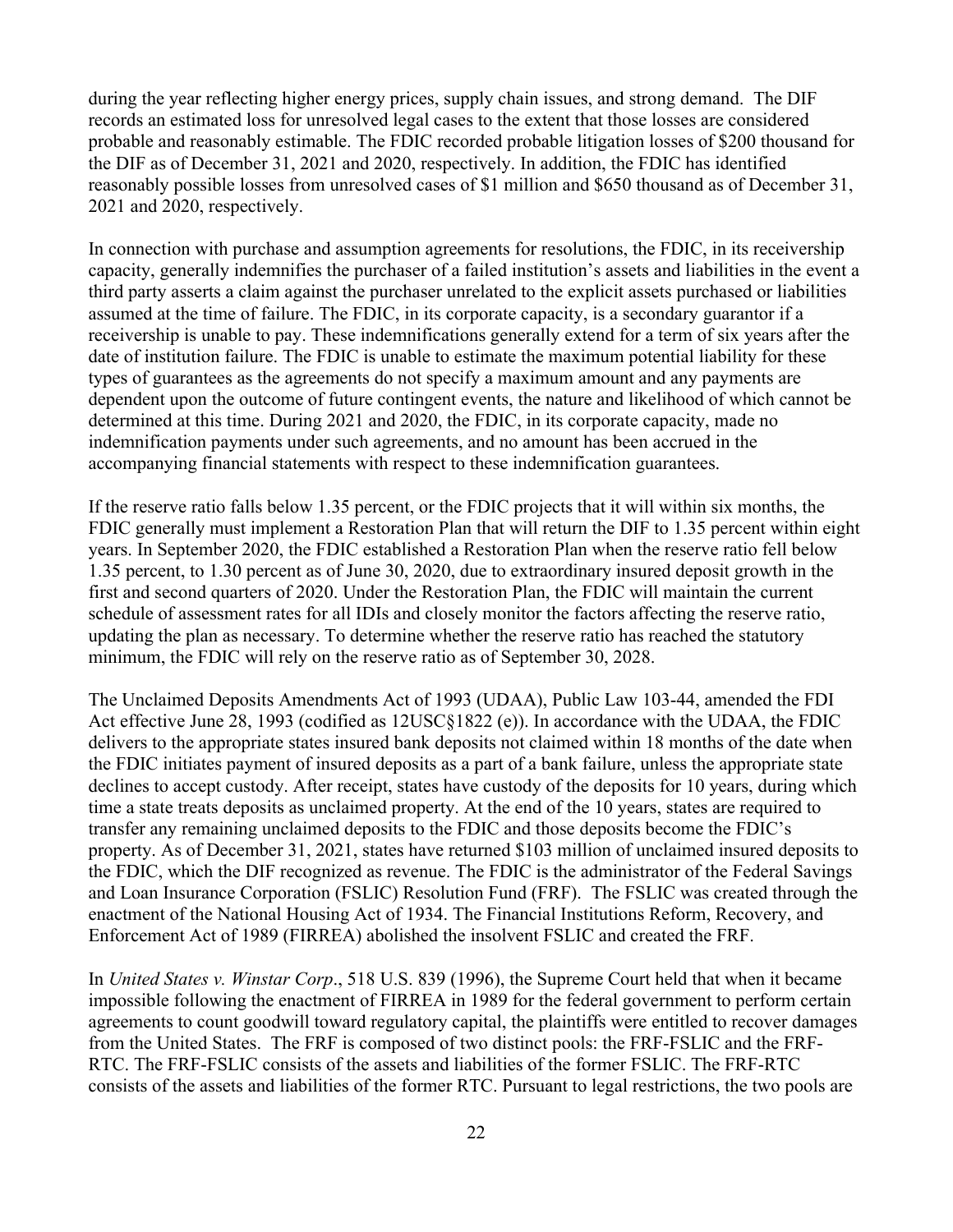maintained separately and the assets of one pool arenot available to satisfy obligations of the other. Contributed capital, accumulated deficit, and resolution equity consisted of the following components by each pool (dollars in thousands). The FRF-FSLIC and the former RTC received \$43.5 billion and \$60.1 billion from the U.S. Treasury, respectively, to fund losses from thrift resolutions prior to July 1, 1995. Additionally, the FRF-FSLIC issued \$670 million in capital certificates to the Financing Corporation (a mixed-ownership government corporation established to function solely as a financing vehicle for the FSLIC) and the RTC issued \$31.3 billion of these instruments to the REFCORP. FIRREA prohibited the payment of dividends on any of these capital certificates. Through December 31, 2021, the FRF-FSLIC received a total of \$2.3 billion in goodwill appropriations, the effect of which increased contributed capital. Through December 31, 2021, the FRF-RTC had returned \$4.6 billion to the U.S. Treasury and made payments of \$5.2 billion to the REFCORP. The most recent payment to the REFCORP was in July of 2020 for \$20 million. In addition, the FDIC returned \$2.6 billion to the U.S. Treasury on behalf of the FRF- FSLIC in 2013. These actions reduced contributed capital. The accumulated deficit represents the cumulative excess of expenses and losses over revenue for activity related to the FRF-FSLIC and the FRF-RTC. Approximately \$29.8 billion and \$87.9 billion were brought forward from the former FSLIC and the former RTC on August 9, 1989, and January 1, 1996, respectively. Since the dissolution dates, the FRF-FSLIC accumulated deficit increased by \$13.2 billion, whereas the FRF-RTC accumulated deficit decreased by \$6.3 billion.

GAO audits of the 2021 and 2020 financial statements, by Ms. Padilla, Director of Financial Management and Assurance at the US Government Accountability Office, regarding the Deposit Insurance Fund (DIF) and of the Federal Savings and Loan Insurance Corporation (FSLIC) Resolution Fund (FRF), both of which the Federal Deposit Insurance Corporation (FDIC) administers, found the financial statements of the DIF and of the FRF as of and for the years ended December 31, 2021, and 2020, are presented fairly, in all material respects, in accordance with U.S. generally accepted accounting principles; although internal controls could be improved, FDIC maintained, in all material respects, effective internal control over financial reporting relevant to the DIF and to the FRF as of December 31, 2021; and with respect to the DIF and to the FRF, no reportable noncompliance for 2021 with provisions of applicable laws, regulations, contracts, and grant agreements tested.

The 2021 GAO audit continued to identify deficiencies in FDIC's controls over contract documentation and payment review processes that collectively represent a significant deficiency in FDIC's internal control over financial reporting. A deficiency in internal control exists when the design or operation of a control does not allow management or employees, in the normal course of performing their assigned functions, to prevent, or detect and correct, misstatements on a timely basis. A material weakness is a deficiency, or combination of deficiencies, in internal control over financial reporting, such that there is a reasonable possibility that a material misstatement of the entity's financial statements will not be prevented, or detected and corrected, on a timely basis. A significant deficiency is a deficiency, or combination of deficiencies, in internal control over financial reporting that is less severe than a material weakness, yet important enough to merit the attention by those charged with governance. The risk of not detecting a material misstatement resulting from fraud is higher than for one resulting from error, as fraud may involve collusion, forgery, intentional omissions, misrepresentations, or the override of internal control. Misstatements, including omissions, are considered to be material if there is a substantial likelihood that, individually or in the aggregate, they would influence the judgment made by a reasonable user based on the financial statements.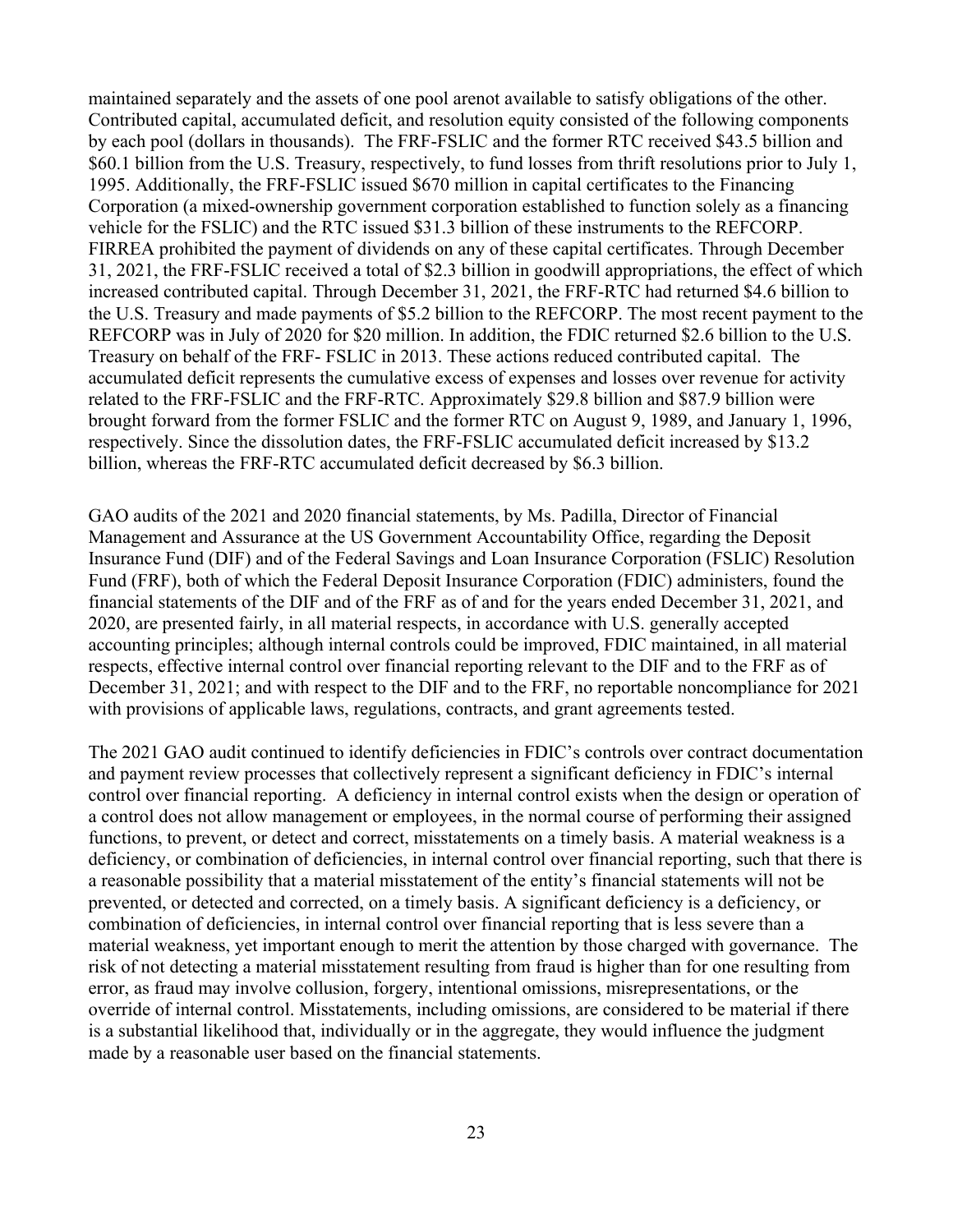Bret Edwards Deputy to the Chairman and Chief Financial Officer responded the FDIC evaluated the effectiveness of the FDIC's internal control over financial reporting relevant to the DIF and the FRF as of December 31,2021,based on criteria established under 31USC§3512(c)(d), commonly known as the Federal Managers' Financial Integrity Act (FMFIA). The FDIC is pleased they have received an unmodified opinion for the thirtieth consecutive year. During 2021, there was no systemic fraud identified within the FDIC. Following the bank bailouts during the Great Recession when the DIF operated on a deficit the DIF has grown rapidly. They however do not provide any estimate on depositor insurance payments (because they are in the business of leveraging profitable asset purchases, rather than insuring depositors, who are entirely subject to the ability of the institution to pay). In recent history insured losses are estimated as revenues, except when there are extensive bank failures such as during the Great Recession and 1991. In summary, although there have sometimes been exception, total assets of failed institutions exceed total deposits and losses to the fund.

Jelena McWilliams was sworn in as the 21st Chairman of the FDIC on June 5, 2018. She serves a sixyear term on the FDIC Board of Directors, and is designated as Chairman for a term of five years. Ms. McWilliams was Executive Vice President, Chief Legal Officer, and Corporate Secretary for Fifth Third Bank in Cincinnati, Ohio. Martin J. Gruenberg has been the Acting Chairman of the FDIC Board of Directors since February 5, 2022. Michael J. Hsu became Acting Comptroller of the Currency on May 10, 2021, upon his designation as First Deputy Comptroller by Secretary of the Treasury Janet Yellen pursuant to her authority under 12USC§4. Rohit Chopra was confirmed as Director of the Consumer Financial Protection Bureau on October 12, 2021. Blake Paulson resigned from the FDIC Board of Directors as of May 10, 2021. Mr. Paulson had been an Acting FDIC Board member since January 14, 2021. Dave Uejio resigned from the FDIC Board of Directors as of October 12, 2021. Mr. Uejio had been an Acting FDIC Board member since January 20, 2021. Jelena McWilliams resigned from the FDIC Board of Directors effective February 4, 2022. Director Martin Gruenberg was named Acting FDIC Chairman effective February 5, 2022. The Board has had only four members since 2015, and the Vice Chair position has been vacant since April 2018. On December 31, 2021, the FDIC Chair announced that she would be resigning from her position, effective February 4, 2022 – thus, leaving three remaining members of the FDIC Board (an acting FDIC Chair, CFPB Director, and acting Comptroller of the Currency).

The FDIC plays a unique and vital role in support of the U.S. financial system. The FDIC insures approximately \$9.5 trillion in bank deposits at over 4,900 banks, supervises and examines more than 3,200 banks, oversees over \$123 billion in the Deposit Insurance Fund (DIF) that protects bank depositor accounts, and resolves failed and failing banks. The FSOC Annual Report continued that the financial sector "is vulnerable to ransomware and other malware attacks, denial of service attacks, data breaches, and other events. In general GAO usury is not thought to be useful. After thirty years of vague and contradictory unmodified audit opinions, the FDIC is noted for being the only federal agency that relies on the GAO to audit their annual reports. The FDIC is advised to contract with other more genuinely independent auditors to develop a more meaningful review of their report findings, that both the vacancies on the Board of Directors and historical failure of insured losses to by synonymous with the payment of depositor insurance constitute a material deficiency in internal control, and help qualify candidates for Board of Directors.

<span id="page-23-0"></span>6. DIF Assessment of Congress and the Direct Express and Netspend (DEN) of Inequity

Multiple reviews find there is no evidence that the FDIC has ever paid anyone depositor insurance.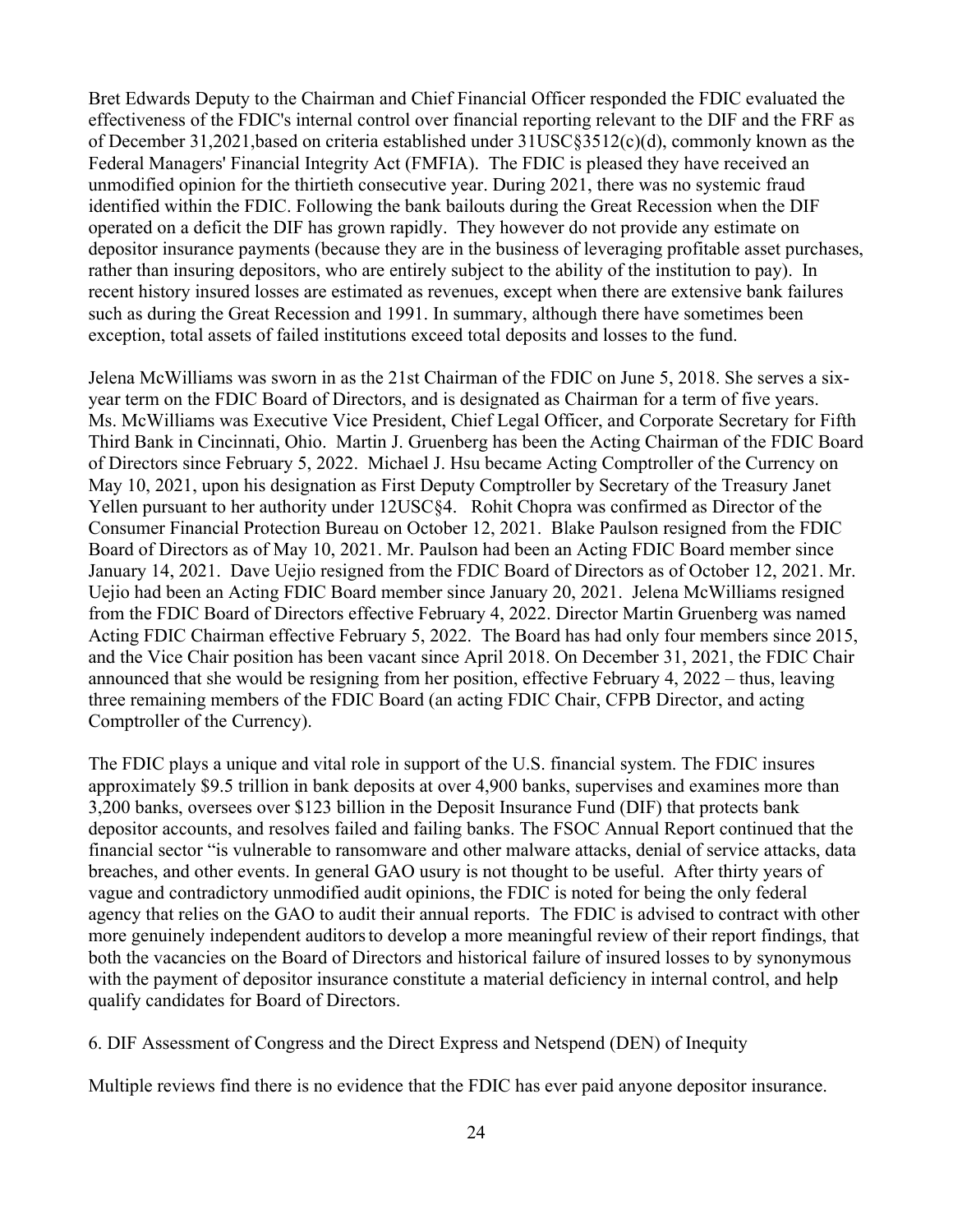*Rodriguez, as Chapter 7 Trustee for the Bankruptcy Estate of Western Bancorp Inc. v. FDIC as receiver for United Western Bank 589\_\_*(2020). The Treasury Secretary and/or Social Security Administration (SSA) will need to be retained to facilitate deposit insurance payments to embezzled individuals, whereas the FDIC does not currently possess the wherewithal to pay individuals their due. In 2021 the objective to achieve a DIF reserve ratio of at least 1.35 percent of estimated insured deposits by September 30, 2028 has eclipsed the primary mission to pay depositor insurance in 24 hours. To be eligible for the FDIC to share with the Texas Department of Banking half the \$3.002 million base fines against Direct Express and Netspend the DIF will need to pay \$1.5 million fines for the same crimes of embezzlement that the FDIC must prioritize over contagiously invasive and embezzling money laundering, the charges are Theft, embezzlement, or misapplication by bank officer or employee 18USC§656, Theft or receipt of stolen mail matter generally 18USC§1708 and Laundering of Monetary Instruments 18USC§1956. Theft by the FDIC examiner is no presumed under 18USC§655. Delay in assessment was the primary reason given for the delayed settlement of The FDIC shall immediately conduct an assessment of Direct Express and Netspend under 12USC§1817. *Armed Activities on the Territory of the Congo (Democratic Republic of the Congo* v.*Uganda)* 1999- 2022. The report must account for both all the people with voluntary accounts and all the people who have been locked-out to determine the difference between their aggregate obligation to depositors and ability to pay their involuntary petitioners 11USC§103. The Direct Express VA and SSA/TREAS felony monopoly may be fined up to \$200 million pursuant to the Sherman Anti-Trust Act to pay back the DIF for insuring deposits at both Direct Express and Netspend in Austin, Texas.

Although never paying depositor insurance is quite dishonest and laundering of monetary instruments, the FDIC is immune to the exclusive Penalty for unauthorized participation by convicted individual 12USC§1829, however, all the officers and employees of the Direct Express and Netspend (DEN) of inequity may need to barred. More creative punishment is needed to both dissolve the FDIC and nominate and confirm the Board of Directors for only amendment recognizing the United States Bankruptcy Court and non-discrimination against the right that the Beneficiary's Bank has an Obligation to Pay and Give Notice to the Beneficiary pursuant to the Uniform Commercial Code (UCC) 4A-404 regardless of membership in any of the Forest Service's most exhaustive list of certain profiles of persons, now including tribes, that might be discriminated against - on the basis of race, color, national origin, tribe, age, disability, and where applicable, sex, marital status, familial status, parental status, religion, sexual orientation, genetic information, political beliefs, reprisal, or because all or part of an individual's income is derived from any public assistance program.

In addition to the amendments, already proposed, it is now thought to change the name of the FBI infringing FDIC to Establishment of Deposit Insurance Fund (DIF) in 12USC§1811 and (a) and ultimately everywhere. The objective is to prioritize the obligation of the DIF, +/-100 percent? of current accounts, to insure deposits under 12USC§1815. Pursuant to the Dodd-Frank Act the DIF must stop their profitable "receivership" of "failing" and "closing" solvent financial institutions and start bankrupting banks for whom they are obligated to first pay depositor insurance from the DIF. Not to disrespect the profitable nature of bank regulation, the only difference, with current accounting, would be that the DIF first makes a high risk loan to the receivership, for the Treasury to immediately pay depositor insurance to every insured deposit, otherwise embezzled. If the Treasurer of the United States or any public depositary fails to keep safely all moneys deposited by any disbursing officer or disbursing agent, as well as all moneys deposited by any receiver, collector, or other person having money of the United States, he is guilty of embezzlement, and shall be fined under this title or in a sum equal to the amount of money so embezzled, whichever is greater, or imprisoned not more than ten